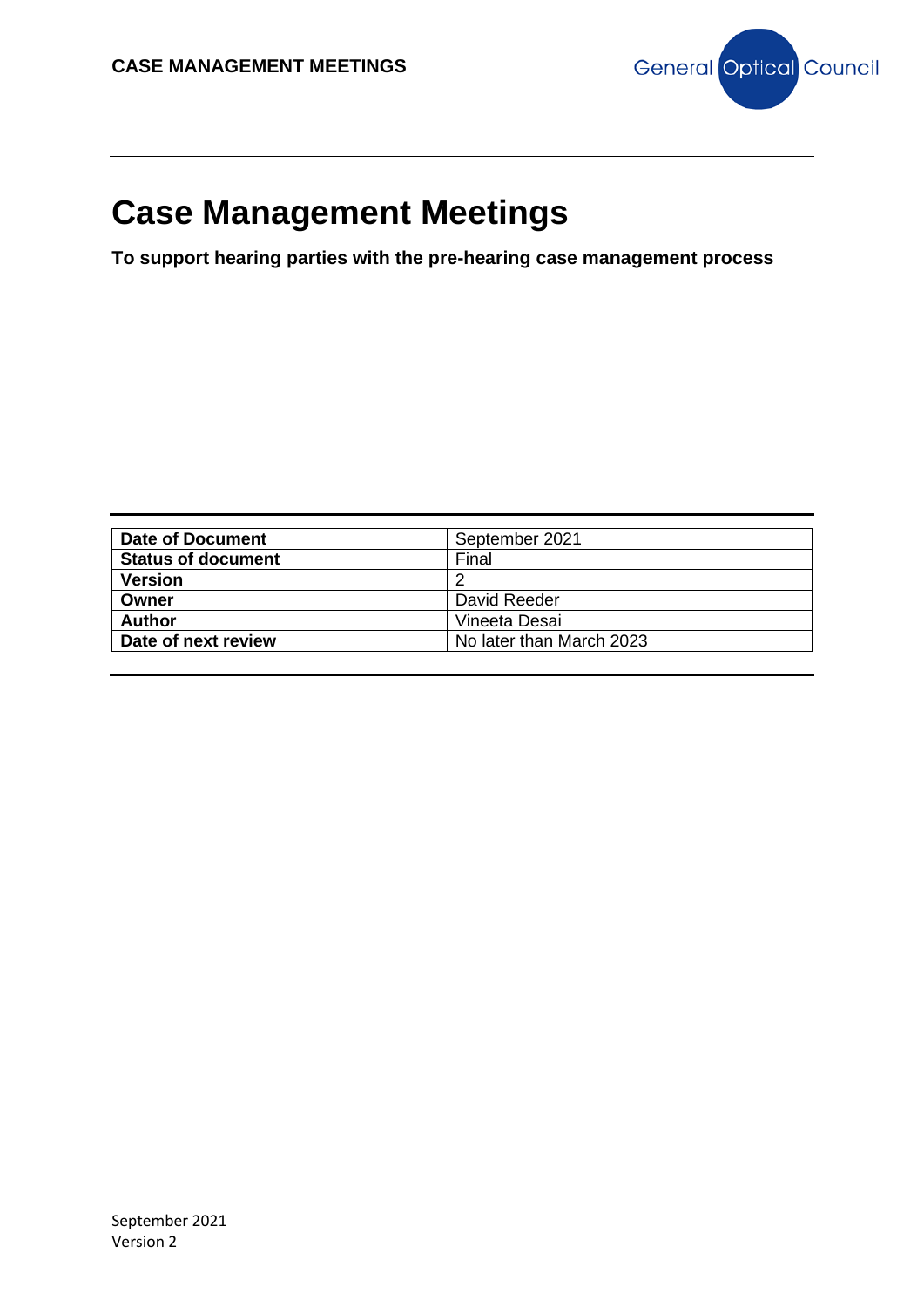# **Contents**

- 1. Introduction
- 2. Purpose
- 3. Scope
- 4. What happens
- 5. Timetable for case management procedure
- 6. Procedure
- 7. Conference calls
- 8. Information for unrepresented registrants
- 9. Procedural hearings
- 10.Applications to adjourn
- 11.Applications to expediate
- 12.Costs
- 13.Compliance
- 14.Annexes

## **1. Introduction**

- 1.1 This guidance is designed to assist parties with the General Optical Council (GOC) pre-hearing case management process.
- 1.2 The case management process is intended to ensure cases are hearing-ready, to reduce delays and make the best use of hearing time.
- 1.3 When listing cases for hearings before the Fitness to Practise Committee (FtPC), the GOC will place at the forefront of its process its over-arching objective as set out in the Opticians Act 1989 (as amended), namely the protection of the public.
- 1.4 In seeking to meet its over-arching objective, the GOC is committed to the management of cases through to final FtPC decision as efficiently as possible.

## **2. Purpose**

- 2.1 The case management procedure is primarily intended to:
	- a) Facilitate the effective running of GOC hearings
	- b) Encourage both parties to prepare their cases and co-operate with each other in order to keep delays to a minimum
	- c) Minimise the stress on the Registrant/witnesses at a hearing by setting up an effective channel of communication during the pre-hearing period and seeking agreement about a number of key issues.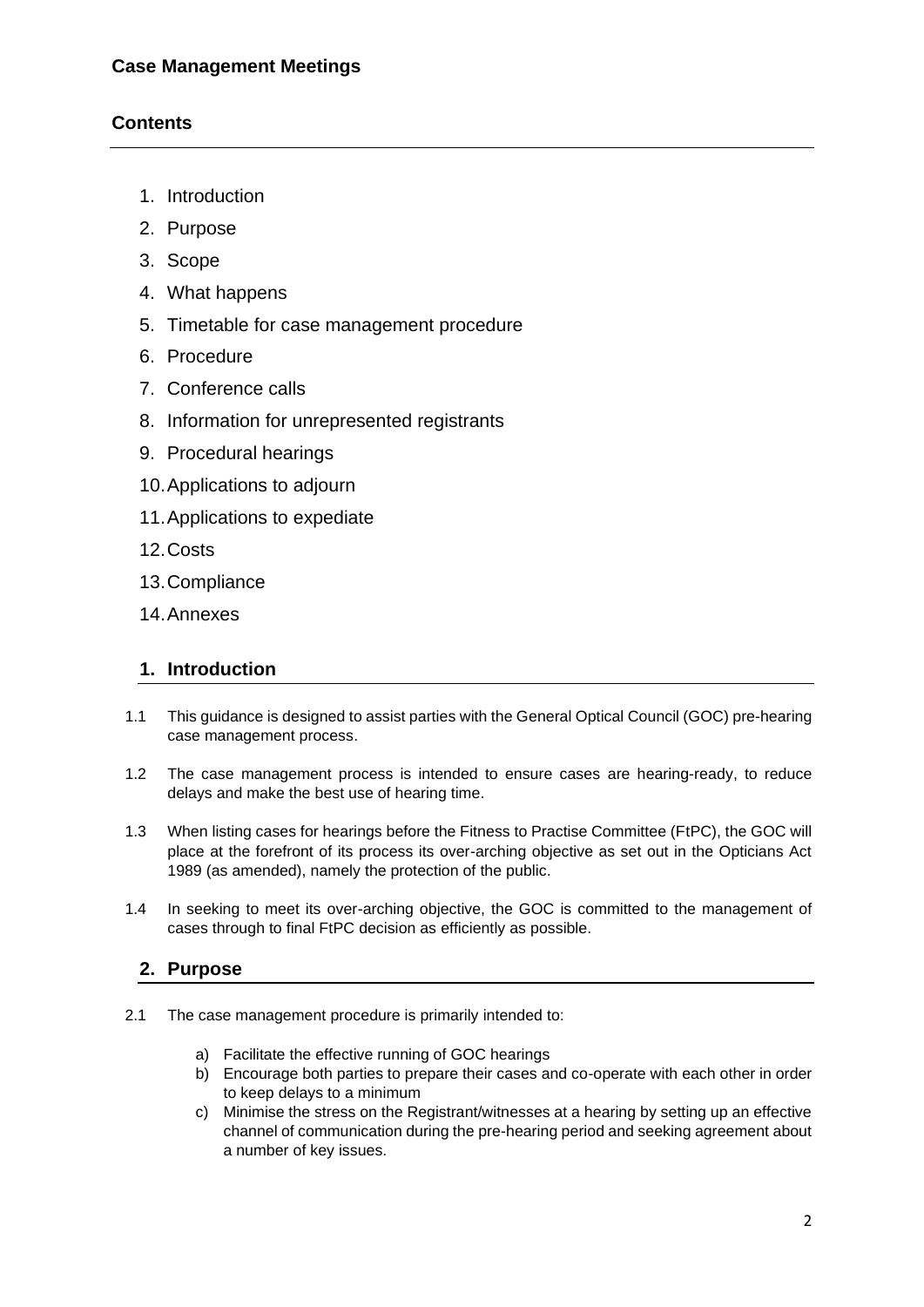2.2 The process is designed to minimise delays that can arise during the pre-hearing preparation period, which have led to hearing dates being vacated, and at the hearing stage, where valuable time is often spent dealing with preliminary matters which can ordinarily be resolved before the hearing.

## **3. Scope**

- 3.1 The case management procedure will be facilitated by the GOC Hearings team, which has responsibility for all aspects of hearing administration and support.
- 3.2 The policy will apply to registrants who are the subject of a fitness to practise investigation.
- 3.3 Straightforward cases such as those relating solely to conviction will be excluded from this process. This is intended to reduce unnecessary time on the part of parties in cases where there are unlikely to be case management issues.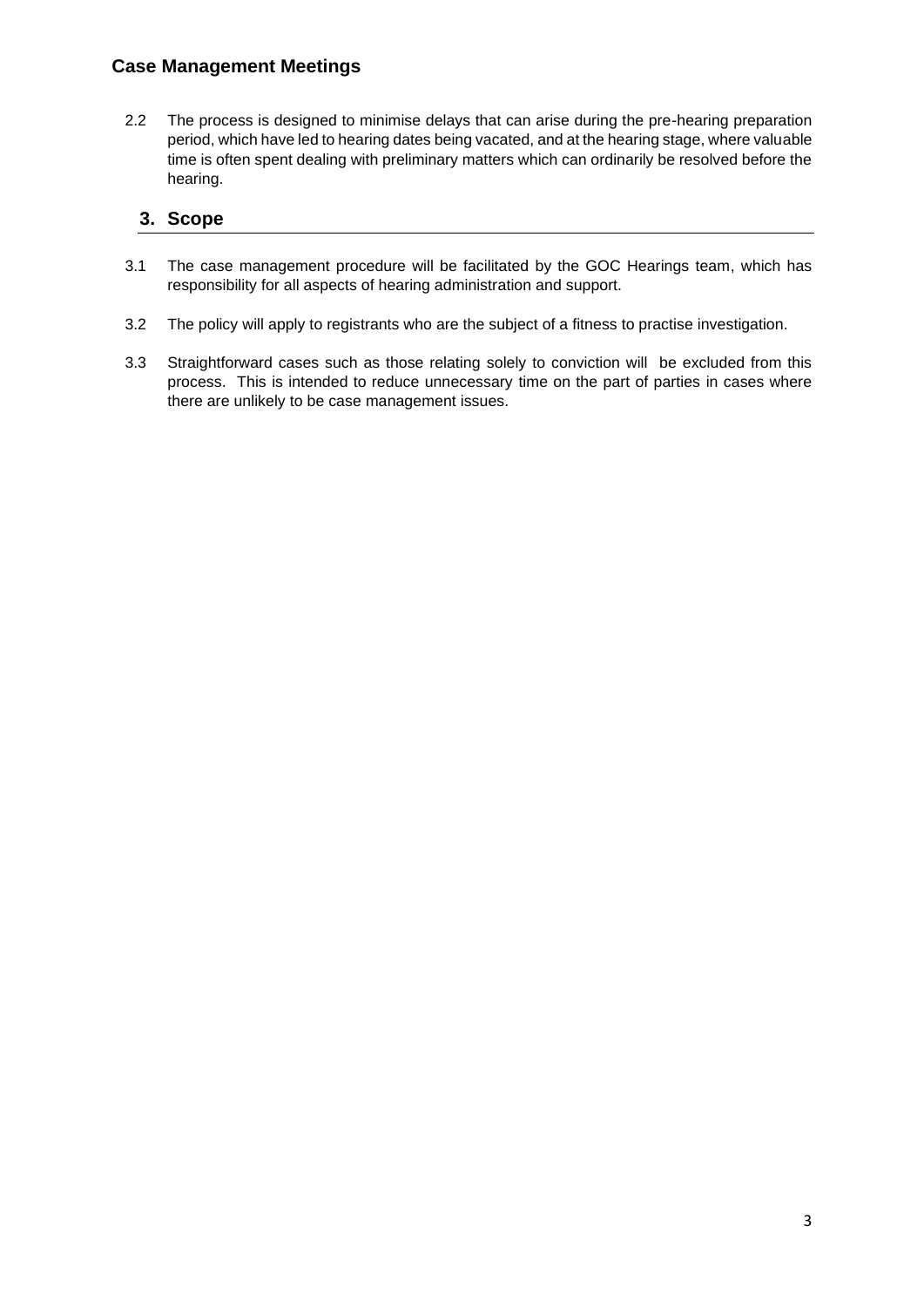# **4. What happens**

4.1 The diagram below provides an overview of the steps and approximate timetable of the case management procedure. Full details can be found under 'procedure' below.

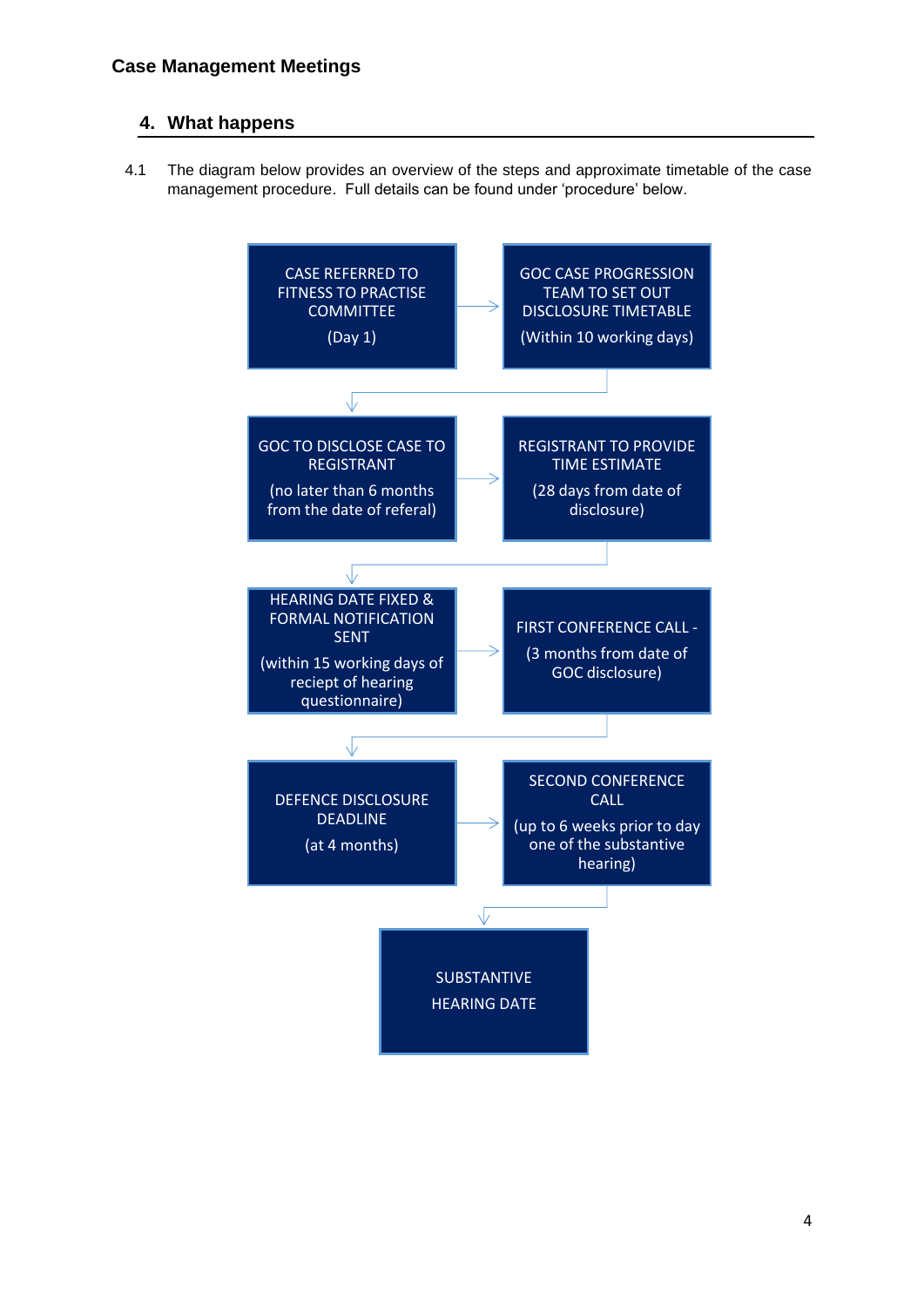# **5. Timetable for case management procedure**

5.1 The steps and approximate timetable of the case management procedure, is as follows:

| <b>Action</b>                                                                                                                                                                                                         | <b>Details</b>                                                                                                                                                                                                                                                                                                                                                                                                                                                                                                                                                                                                                                                                                                                                                                                                                                                                                                            |
|-----------------------------------------------------------------------------------------------------------------------------------------------------------------------------------------------------------------------|---------------------------------------------------------------------------------------------------------------------------------------------------------------------------------------------------------------------------------------------------------------------------------------------------------------------------------------------------------------------------------------------------------------------------------------------------------------------------------------------------------------------------------------------------------------------------------------------------------------------------------------------------------------------------------------------------------------------------------------------------------------------------------------------------------------------------------------------------------------------------------------------------------------------------|
| Referred<br><b>Practise</b><br>to<br>Fitness<br>to<br>Case<br><b>Committee</b>                                                                                                                                        | Day 1                                                                                                                                                                                                                                                                                                                                                                                                                                                                                                                                                                                                                                                                                                                                                                                                                                                                                                                     |
| Case Progression Team to set out disclosure<br>timetable to hearing parties                                                                                                                                           | Within 10 working days of referral                                                                                                                                                                                                                                                                                                                                                                                                                                                                                                                                                                                                                                                                                                                                                                                                                                                                                        |
| In accordance with Standard Direction 1<br><b>GOC Case disclosure deadline</b>                                                                                                                                        | No later than six months from the date on<br>which the allegation was referred to the Fitness<br>to Practise Committee, the Presenting Officer<br>must serve on the registrant concerned-<br>(a) finalised particulars of the allegation,<br>sufficiently particularised to enable the registrant<br>concerned to understand the allegation;<br>(b) any statements of evidence, expert reports or<br>other documents relied upon by the Presenting<br>Officer in support of the Council's case, not<br>previously served upon the registrant;<br>(c) any evidence or documents in the possession<br>of the Presenting Officer<br>(other than documents for which privilege is<br>claimed) which, whilst not relied upon in the<br>Council's case, may assist in the preparation of<br>the registrant's defence;<br>(d) a list of witnesses whose evidence will be<br>relied on by the Council in support of its case, and |
| <b>GOC Disclosure Deadline</b>                                                                                                                                                                                        | (e) a time estimate for the Council's case.<br>Within two weeks of the GOC's disclosure<br>deadline, the Hearings Officer will send the GOC<br>a reminder to ensure compliance with Standard<br>Direction 1, or the alternative date if agreed.<br>Where the GOC has failed to disclose its case<br>within six months, the Hearings Officer will<br>contact the defence and obtain their views on<br>holding a procedural hearing.                                                                                                                                                                                                                                                                                                                                                                                                                                                                                        |
| <b>Unrepresented Registrants</b>                                                                                                                                                                                      | Should you wish to discuss in further detail the<br>process, how the hearing questionnaire should<br>be completed or non GOC contacts who could<br>provide support then a conference call can be<br>arranged with the Hearings Officer.                                                                                                                                                                                                                                                                                                                                                                                                                                                                                                                                                                                                                                                                                   |
| No later than 28 days from the date when the<br>material set out in direction 1 was sent to the<br>registrant, the registrant must serve on the<br>Presenting Officer a time estimate for the<br>substantive hearing. | Within 28 days from date of disclosure.                                                                                                                                                                                                                                                                                                                                                                                                                                                                                                                                                                                                                                                                                                                                                                                                                                                                                   |
| The Hearings Officer will fix a hearing date and<br>issue formal notifications in accordance with Rule<br>$34(1)$ .                                                                                                   | Within 15 days of the Hearing Questionnaire (HQ)<br>being returned, or on the expiry of the 28 days -<br>whichever is sooner.<br>The hearing date will be after the expiry of the<br>permitted<br>by Standard<br>four-month<br>period<br>Direction 3 (Rule 29), unless the registrant has<br>indicated that an earlier date is acceptable.                                                                                                                                                                                                                                                                                                                                                                                                                                                                                                                                                                                |
|                                                                                                                                                                                                                       |                                                                                                                                                                                                                                                                                                                                                                                                                                                                                                                                                                                                                                                                                                                                                                                                                                                                                                                           |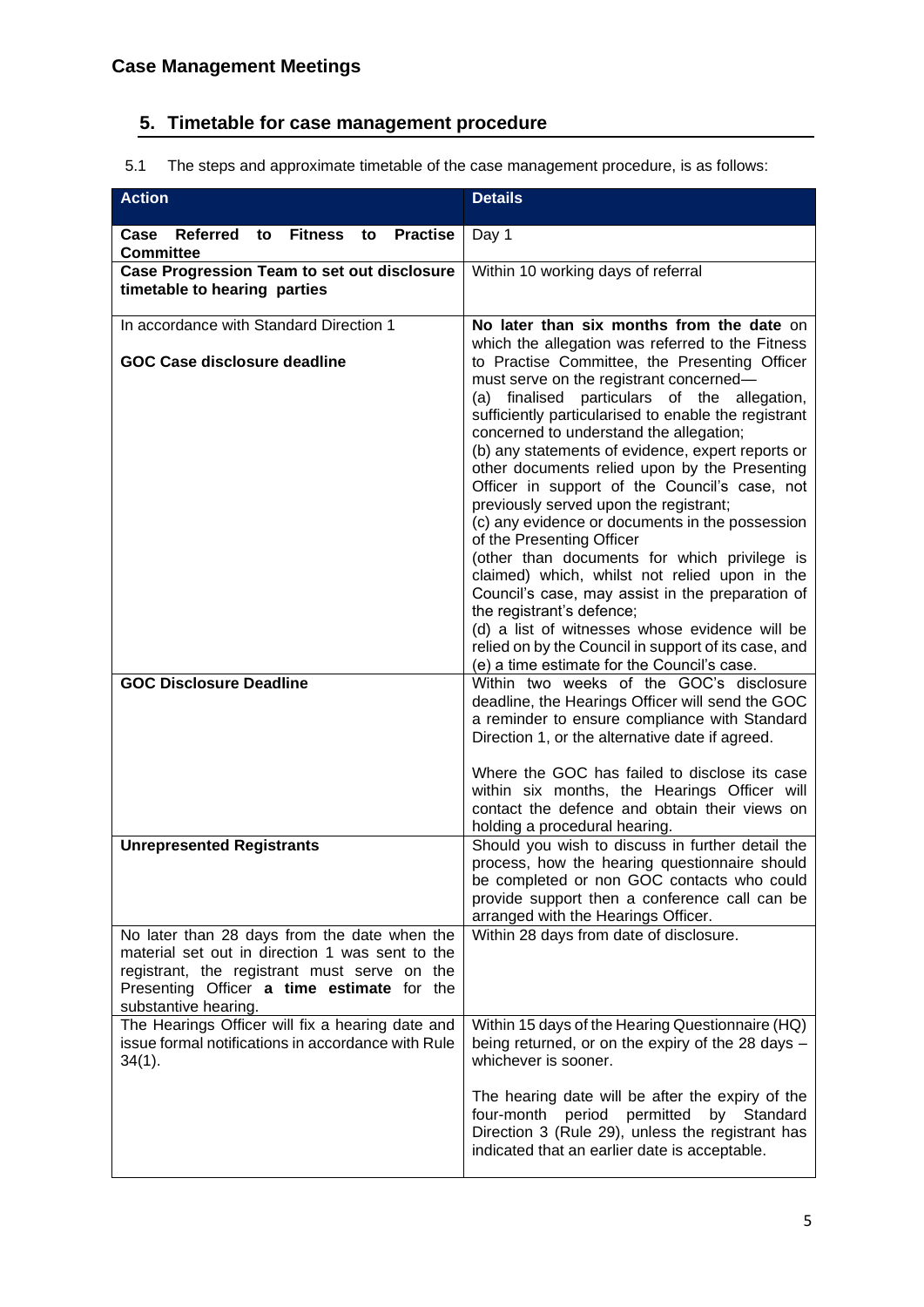|                                                                                   | A conference call may take place if there is a<br>discrepancy in the hearing length estimate $-$ ie |
|-----------------------------------------------------------------------------------|-----------------------------------------------------------------------------------------------------|
|                                                                                   | (GOC - 3 days and defence - 10 days).                                                               |
| First conference call                                                             | The first conference call will take place at 3                                                      |
|                                                                                   | months from the date of disclosure to the                                                           |
| Defence disclosure                                                                | Registrant.<br>No later than 4 months from the date when the                                        |
|                                                                                   | material set out in direction 1 was sent to the                                                     |
|                                                                                   | registrant, the registrant must serve on the                                                        |
|                                                                                   | Presenting Officer-                                                                                 |
|                                                                                   | (a) any statements of evidence (including witness                                                   |
|                                                                                   | statements), expert reports or other documents<br>relied upon in support of the registrant's case;  |
|                                                                                   | (b) a list of witnesses whose evidence will be                                                      |
|                                                                                   | relied upon in support of the registrant's case;                                                    |
|                                                                                   | and                                                                                                 |
|                                                                                   | (c) a time estimate for the registrant's case                                                       |
| Defence disclosure deadline                                                       | At the expiry of the four months, the Case                                                          |
|                                                                                   | Progression team will communicate with the<br>defence to ensure compliance with this direction.     |
|                                                                                   | Where there is difficulty in complying with the                                                     |
|                                                                                   | Standard Directions or alternative date if agreed,                                                  |
|                                                                                   | the Presenting Officer or the Registrant may                                                        |
|                                                                                   | require a procedural hearing to be held.                                                            |
|                                                                                   | At a procedural hearing, the Fitness to Practise                                                    |
|                                                                                   | Committee may-                                                                                      |
|                                                                                   | (a) invite representations from any party who                                                       |
|                                                                                   | attends; and                                                                                        |
| Second conference call                                                            | (b) vary the standard directions<br>This call will take place approximately six weeks               |
|                                                                                   | prior to the first day of the substantive hearing.                                                  |
| <b>Hearing Bundles</b>                                                            |                                                                                                     |
| Before any hearing, no later than 10 working days                                 | 10 working days before the Monday of the week                                                       |
| before the Monday of the week in which the                                        | in which the hearing is to take place                                                               |
| hearing is to take place before the Fitness to                                    |                                                                                                     |
| Practise Committee, the parties must serve on                                     |                                                                                                     |
| each other copies of the bundles on which they                                    |                                                                                                     |
| intend to rely at the hearing.                                                    |                                                                                                     |
| No later than 5 working days before the Monday                                    | No later than 5 working days before the Monday                                                      |
| of the week in which the hearing is to take place,                                | of the week in which the hearing is to take place                                                   |
| the parties must serve on the Hearings Manager                                    |                                                                                                     |
| 8 paginated copies of<br>(a) Where the bundle for the hearing has                 |                                                                                                     |
| been agreed between the parties, the                                              |                                                                                                     |
| agreed bundle; or                                                                 |                                                                                                     |
| (b) Where the bundle for the hearing has not                                      |                                                                                                     |
| been agreed -                                                                     |                                                                                                     |
| a statement by each party setting out<br>i.<br>why the bundle for the hearing has |                                                                                                     |
| not been agreed,                                                                  |                                                                                                     |
| a statement from the party seeking to<br>ii.                                      |                                                                                                     |
| rely on any disputed material why                                                 |                                                                                                     |
| that party seeks to include it in the                                             |                                                                                                     |
| bundle,<br>iii.<br>the bundles on which each party                                |                                                                                                     |
| intends to rely at the hearing.                                                   |                                                                                                     |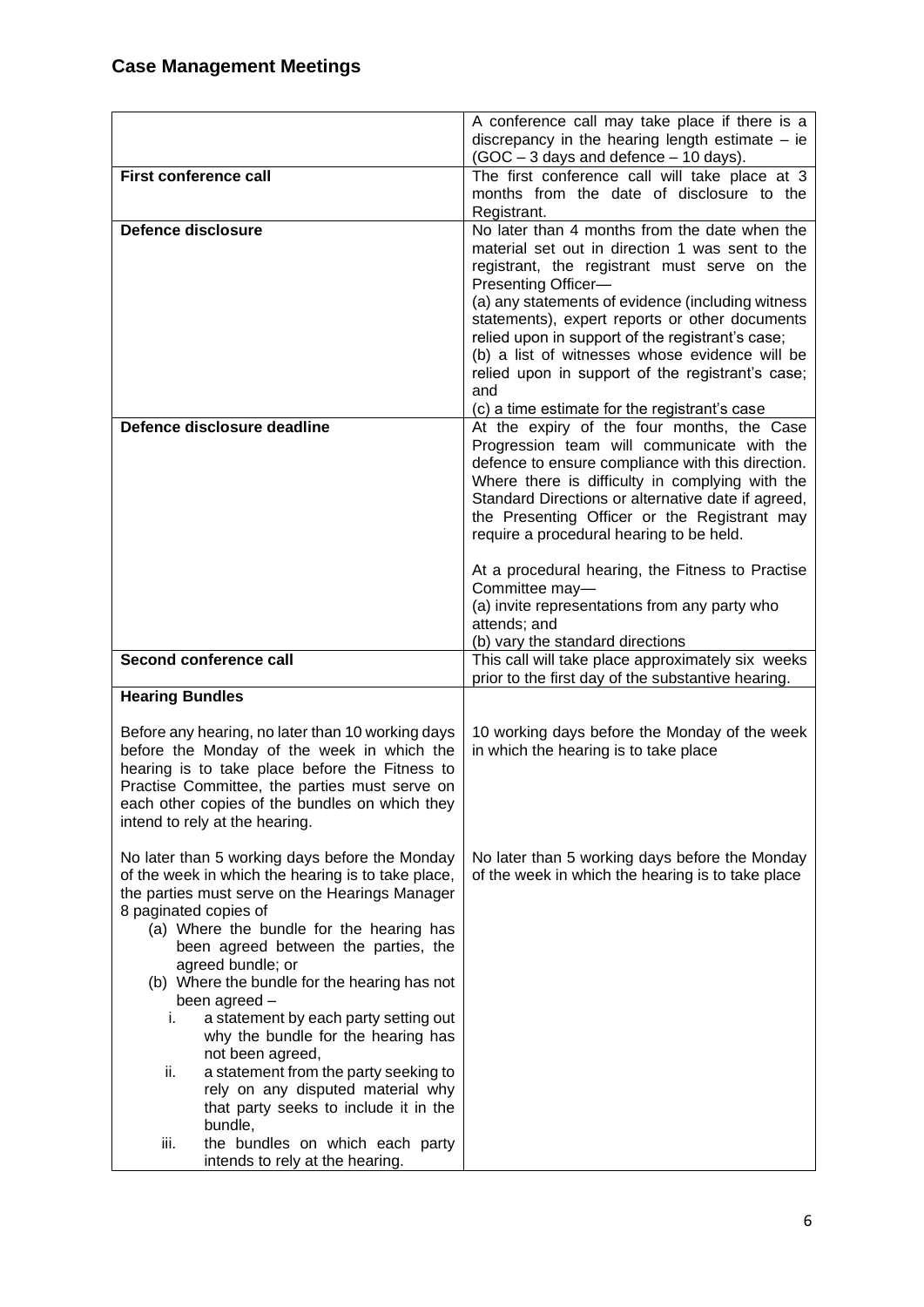| <b>Witness lists</b>            | No later than 5 working days before the Monday<br>of the week in which the hearing is to take place,<br>the parties must serve on the Hearings Manager<br>a list (which they must endeavour to agree but<br>must otherwise serve separately) indicating -<br>(a) any witness whose evidence has been<br>agreed and who therefore does not need<br>to be called; and<br>(b) any witness who is to be called to give |
|---------------------------------|--------------------------------------------------------------------------------------------------------------------------------------------------------------------------------------------------------------------------------------------------------------------------------------------------------------------------------------------------------------------------------------------------------------------|
|                                 | oral evidence before the Committee.                                                                                                                                                                                                                                                                                                                                                                                |
| <b>Substantive Hearing date</b> |                                                                                                                                                                                                                                                                                                                                                                                                                    |

## **6. Procedure**

- 6.1 The procedure will normally focus on up to two discussions between parties. In most cases, these will take place as a conference call via telephone or video link.
- 6.2 The Hearings Manager is notified by the Head of Case Progression of a referral decision at which point the case management procedure will begin.
- 6.3 Cases referred to a FtPC are allocated to a Hearings Officer who will manage the procedure from start to finish, including the scheduling of the hearing.

#### **A. GOC Disclosure Timetable set**

- 6.4 Within 10 working days of referral, the Case Progression Team will set out and inform parties of the GOC's disclosure timetable.
- 6.5 The Hearings Officer will ensure the disclosure timetable complies with Standard Direction 1, in that no later than six months from the date on which the allegation was referred to the Fitness to Practise Committee, the GOC will serve on the Registrant the documentary evidence that it intends to rely upon during the hearing. This will include:

(a) finalised particulars of the allegation, sufficiently particularised to enable the registrant concerned to understand the allegation;

(b) any statements of evidence, expert reports or other documents relied upon by the Presenting Officer in support of the Council's case, not previously served upon the registrant;

(c) any evidence or documents in the possession of the Presenting Officer (other than documents for which privilege is claimed) which, whilst not relied upon in the Council's case, may assist in the preparation of the registrant's defence;

(d) a list of witnesses whose evidence will be relied on by the Council in support of its case, and

(e) a time estimate for the Council's case.

#### **B. GOC Disclosure Deadline**

6.6 Within two weeks of the GOC's disclosure deadline, the Hearings Officer will send the GOC case officer a reminder to ensure they are able to comply with their disclosure timetable. For those cases that have been proposed to have been served within the six months disclosure time period, a revision may be made to the disclosure timetable.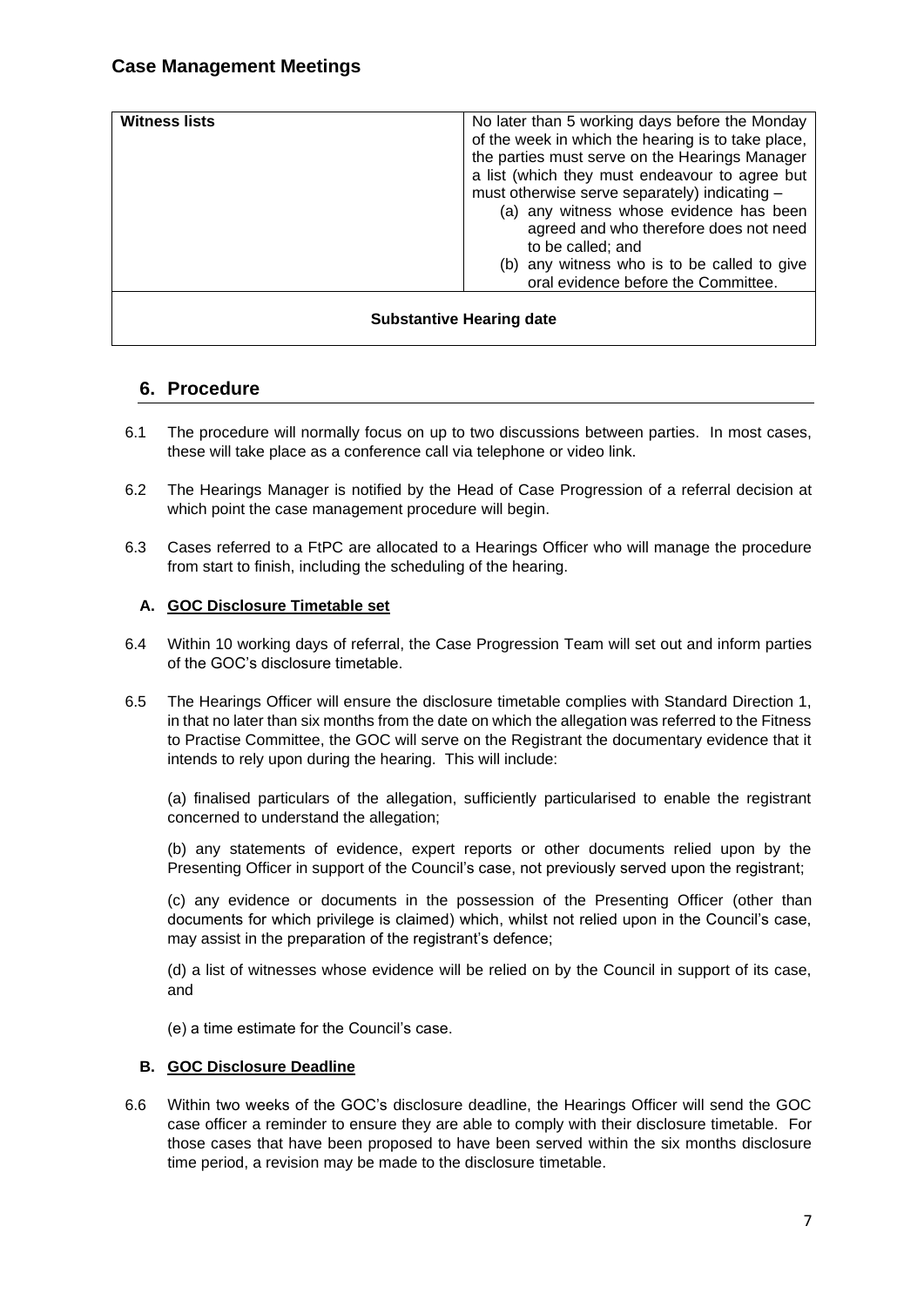- 6.7 Where the GOC have failed to disclose their case within the required six months, the Hearings Officer will contact the defence and obtain their views on holding a procedural hearing.
- 6.8 At a procedural hearing, the Fitness to Practise Committee may—
- 6.9 (a) invite representations from any party who attends; and
- 6.10 (b) vary the standard directions.

#### **C. Hearing questionnaire**

- 6.11 Following the disclosure of a case, the Registrant will have 28 days to complete the hearing questionnaire and provide their dates to avoid to the GOC's Hearings team. Reasons for unavailability must be provided so that careful consideration can be given as to whether it would be reasonable to list a hearing date to accommodate non-availability. In some cases, the Hearings team may require some evidence to support any unavailability. If there are exceptional reasons why particular counsel/expert is required, then this should be provided with full reasons.
- 6.12 When listing cases for substantive hearings before the FtPC, the GOC will place at the forefront of its process its over-arching objective as set out in the Opticians Act 1989 (as amended), namely the protection of the public. The availability of the registrant and witnesses, and particularly those subject to Rule 41 considerations, will be the primary consideration when fixing a hearing date. Availability of first-choice case presenters will be taken into consideration whenever possible, but the over-arching objective and timely progression of cases will take precedence.
- 6.13 Guidance on completing the hearing questionnaire can be found at Annex A.
- 6.14 Within 15 days of the receipt of the hearing questionnaire or on the expiry of the 28-day notice period, whichever is sooner, the Hearings Officer will fix a hearing date and issue formal notifications in accordance with Rule 34(1). At this stage the Hearings Officer will also arrange and list the first conference call.

#### **D. First conference call:**

- 6.15 The first conference call will be held at three months from the date of disclosure by the GOC to the Registrant.
- 6.16 The first call falls within the four-month statutory period provided for defence preparation. We appreciate this may affect the amount of information that is able to be disclosed by the defence at this stage. However, it is hoped that parties will still be able to hold some meaningful discussions (for example, if both parties are calling expert witnesses, can early arrangements be put in place for them to meet/speak in advance of the first day of the hearing).
- 6.17 Where parties have indicated that the case may be suitable for concluding without a contested hearing, a call will be arranged at the three-month stage so that a clear timetable can be set for the agreed panel disposal hearing.
- 6.18 Where parties have been able to hold meaningful discussions, the likelihood of a second call may be diminished.
- 6.19 This first call will be chaired by the GOC Hearings Officer, and will involve the GOC Case Officer, the GOC Solicitor, the Registrant and/or their legal representative. The date and time of the conference call will be agreed with the parties involved. Participants are expected to agree a date within the timescales set out. The conference call will go ahead even if only one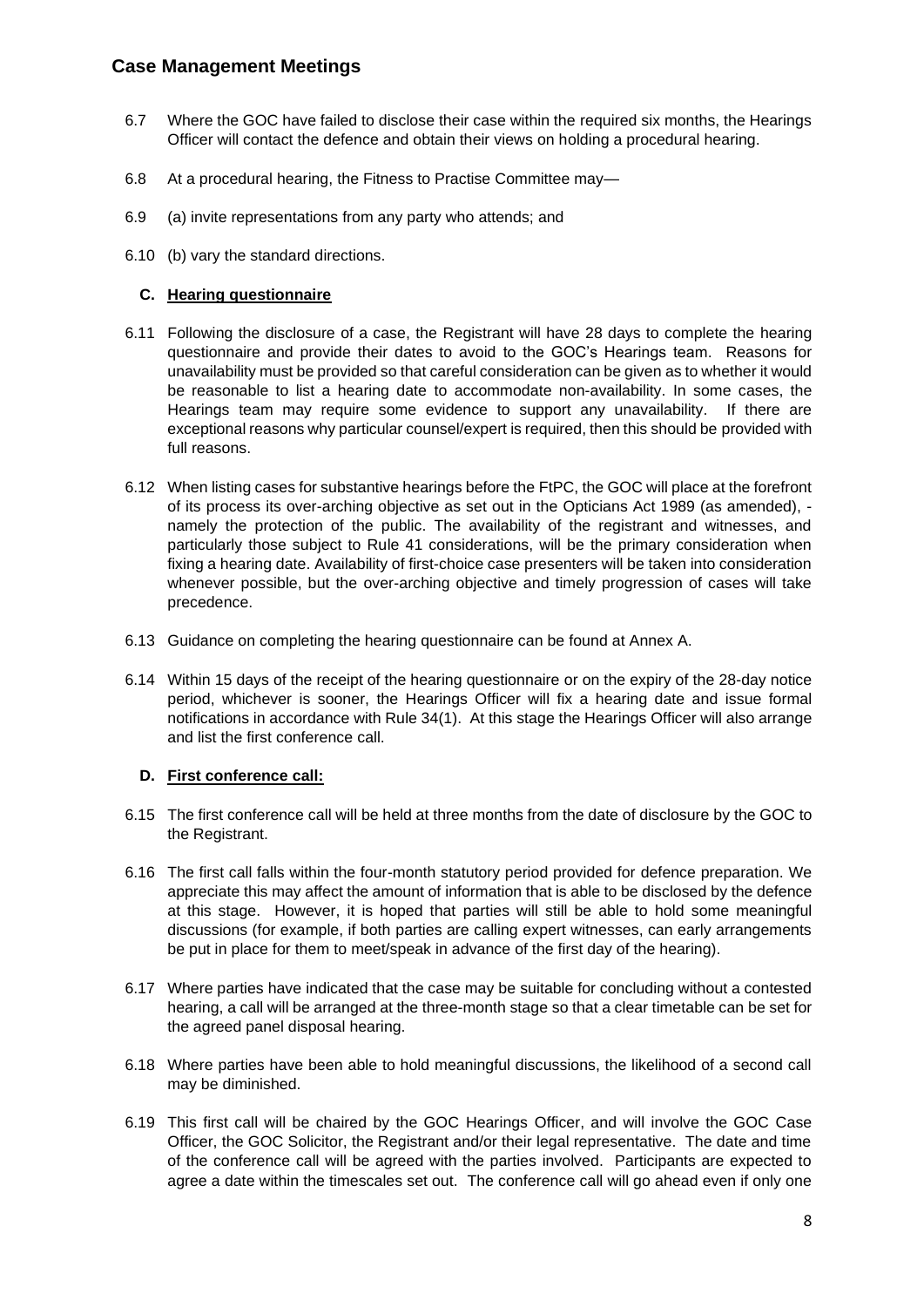party agrees to participate. Where the Registrant has legal representation, their solicitor will normally take part.

- 6.20 Registrants with no representation will be encouraged to engage with the case management procedure, and wherever possible, to obtain legal representation. But if they do not respond to correspondence by the specified date, the conference call will go ahead without them and a record of the outcome will be sent to them.
- 6.21 At the first conference call, procedural and legal issues will be considered.
- 6.22 The agenda for the conference call will include:

#### **a) Hearing date, mode of hearing, and conflict checks**

a.1 The hearing date and location will be confirmed, the mode of hearing will be considered, and a conflict check between witnesses, experts (where possible) and committee members will be undertaken.

#### **b) Admissions**

b.1 Parties to review any admissions. This is also an opportunity to review whether an Agreed Panel Disposal hearing is appropriate in accordance with the relevant policy.

#### **c) Witnesses**

c.1 A list of all witnesses required by both parties. Confirmation if their statement is agreed and can be read, or if they are required to attend the hearing. List any measures that are required by the parties, such as remote attendance or special measures e.g. screens or assistance at the venue if vulnerable.

#### **d) Expert witnesses**

d.1 If both parties are calling experts, then they are expected to make early arrangements for the experts to meet/speak in advance of the first day of the hearing, to narrow the areas of contention and produce a joint expert report. A timetable will be put in place for the meeting of experts and preparation of bundles.

#### **e) Hearing Bundles**

e.1 Parties will be asked to set a timetable at the first conference call for the preparation of hearing bundles, taking into consideration any redactions that may need to be made. This is to ensure that standard directions 6 and 7 of the FTP Rules can be met:

e.2 'Before any hearing, no later than 10 working days before the Monday of the week in which the hearing is to take place before the Fitness to Practise Committee, the parties must serve on each other copies of the bundles on which they intend to rely at the hearing.

e.3 No later than 5 working days before the Monday of the week in which the hearing is to take place, the parties must serve on the Hearings Manager 8 paginated copies of—

e.4 (a) where the bundle for the hearing has been agreed between the parties, the agreed bundle; or

e.5 (b) where the bundle for the hearing has not been agreed—

e.6 (i) a statement by each party setting out why the bundle for the hearing has not been agreed,

e.7 (ii) a statement from the party seeking to rely on any disputed material why that party seeks to include it in the bundle, and

e.8 (iii) the bundles on which each party intends to rely at the hearing.'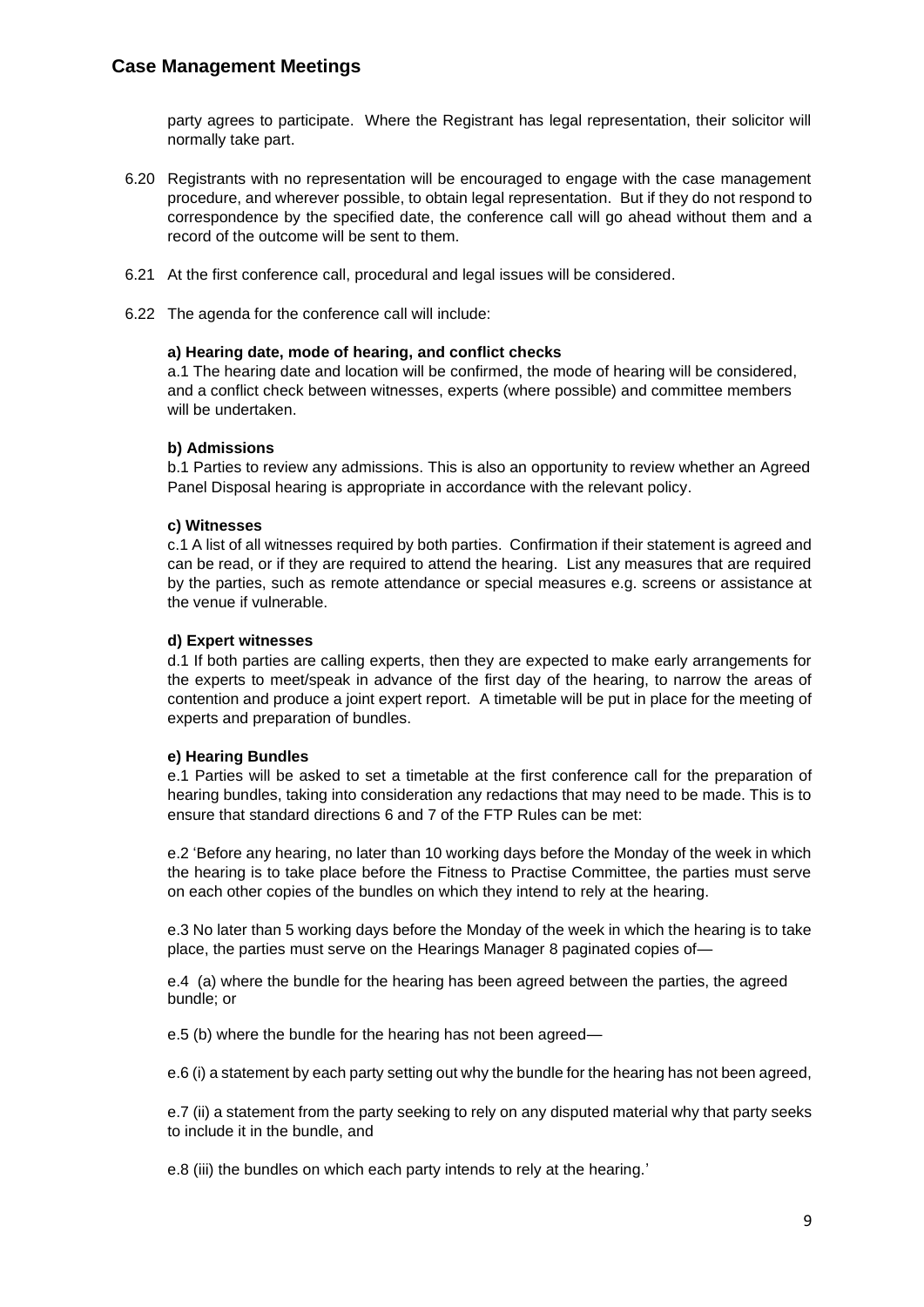e.9 Where parties have not provided agreed bundles, or a statement setting out why the bundles have not been agreed, in line with the above directions, the Fitness to Practise Committee will be informed that this Rule has not been complied with.

#### **f) Reasonable adjustments**

f.1 Any adjustments that are required by either party for those attending the hearing (in any capacity) will be reviewed.

#### **g) Review time estimate**

g.1 Parties will be asked to review the time estimates provided in the Hearing Questionnaires, taking into account any admissions, outstanding preliminary arguments, presentation of the GOC's case and the Registrant's case (including cross-examination of witnesses), possible submissions on impairment and sanction and the time the Committee will require for its incamera deliberations and drafting of its decision at various stages.

Further considerations should be made for remote hearings, factoring in additional time for frequent breaks, to deal with any unexpected technological issues that may arise, and additional time that may be required to support witnesses.

Where the length of the hearing is thought to be significantly under or over-estimated, parties will need to agree a more accurate estimate to reduce the risk of the hearing either finishing early or going part heard due to lack of time.

#### **E. Review - First conference call**

- 6.23 Parties and the hearings team will review the effectiveness of the first call. Where a meaningful discussion has taken place at the first call, consideration will be given as to the necessity of the second call. Any subsequent call will be listed to take place up to 6 weeks prior to the first date of the substantive hearing.
- 6.24 The GOC Hearings Officer will prepare a record of the conference call, and circulate it to all parties, whether or not they participated, within three working days. This record will be limited to the conference call record, with a note of potential issues raised by either party. It is not intended to be a verbatim record of the discussion, but parties can request amendments to the record if they do not think it reflects the discussion accurately.
- 6.25 There may be occasions when the notes of the case management meeting will be provided to the FtPC, when there are unresolved issues to be addressed. The notes will be redacted so that only the relevant sections are available to the FtPC, and where possible with agreement from both parties.

#### **F. Defence Disclosure**

6.26 No later than 4 months from the date when the material set out in direction 1 was sent to the registrant, the registrant must serve on the Presenting Officer—

(a) any statements of evidence (including witness statements), expert reports or other documents relied upon in support of the registrant's case;

(b) a list of witnesses whose evidence will be relied upon in support of the registrant's case; and

(c) a time estimate for the registrant's case.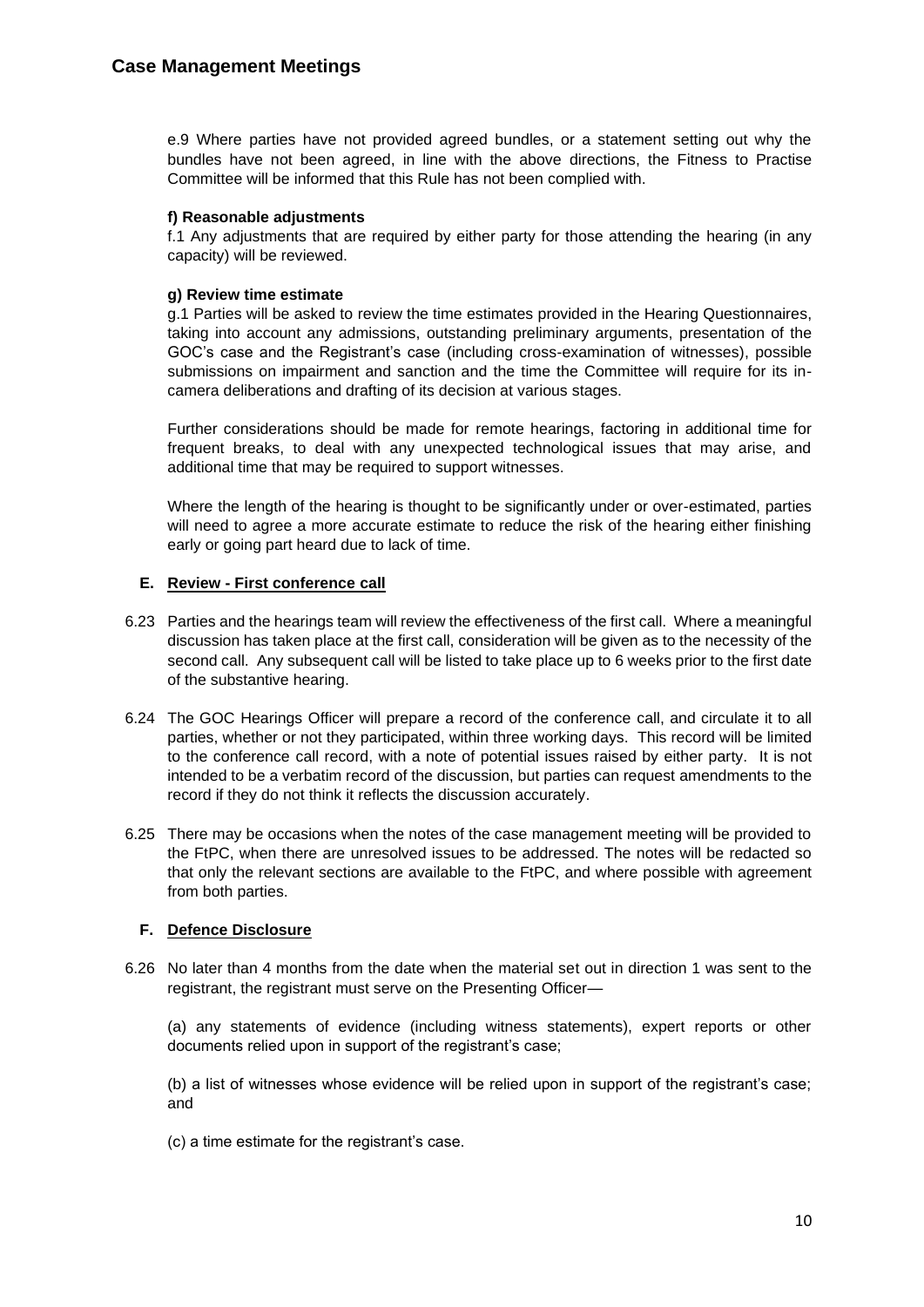#### **G. Defence Disclosure Deadline**

- 6.27 The GOC case presenter will ensure this direction has been met. Where there is difficulty in complying with the Standard Directions an alternative date cannot be agreed, the Presenting Officer or the Registrant may request a procedural hearing to be held. At a procedural hearing, the FtPC may—
- 6.28 (a) invite representations from any party who attends; and
- 6.29 (b) vary the standard directions.
- 6.30 Should the GOC case presenter request a procedural hearing, the second conference call, where possible, is likely to be scheduled after any deadlines set by the committee.

#### **H. Second conference call:**

- 6.31 A second conference call may take place up to 6 weeks prior to the first date of the substantive hearing. Additional calls can be requested by either party or the hearings team at any stage of the pre-hearing period.
- 6.32 This call will be used to review and deal with any final outstanding procedural issues. Parties will be expected to identify whether they intend to raise any preliminary arguments as well as ensure they are, or will be, ready to proceed on the first day of the hearing. It will also be an opportunity to deal with any final relevant administrative matters.
- 6.33 As per the first call, this call will be chaired by the GOC Hearings Officer, and will involve the GOC Case Officer, the GOC Solicitor, the Registrant and/or their legal representative. Participants are expected to agree a date within the timescales set out. The conference call will go ahead even if only one party agrees to participate. Where the Registrant has legal representation, their solicitor will normally take part.
- 6.34 The main areas of discussion for the second conference call will include:

#### **a) Hearing date, mode of hearing, and conflict checks**

a1 The hearing date, mode of hearing will be re-confirmed and a final conflict check between witnesses, experts (where possible) and committee members will be undertaken.

#### **b) Witnesses**

a1 review of the witness list will be undertaken by both parties and confirmation of any special measures that are required by the parties.

#### **c) Expert witnesses**

c1 review of the plan put in place at the  $1<sup>st</sup>$  conference call will be undertaken.

#### **d) Hearing Bundles**

d1 Parties will be asked to review the timetable set at the first teleconference for the preparation of hearing bundles, taking into consideration any redactions that may need to be made. This is to ensure that standard directions 6 and 7 of the FTP Rules can be met:

d2 'Before any hearing, no later than 10 working days before the Monday of the week in which the hearing is to take place before the Fitness to Practise Committee, the parties must serve on each other copies of the bundles on which they intend to rely at the hearing.

d3 No later than 5 working days before the Monday of the week in which the hearing is to take place, the parties must serve on the Hearings Manager 8 paginated copies of—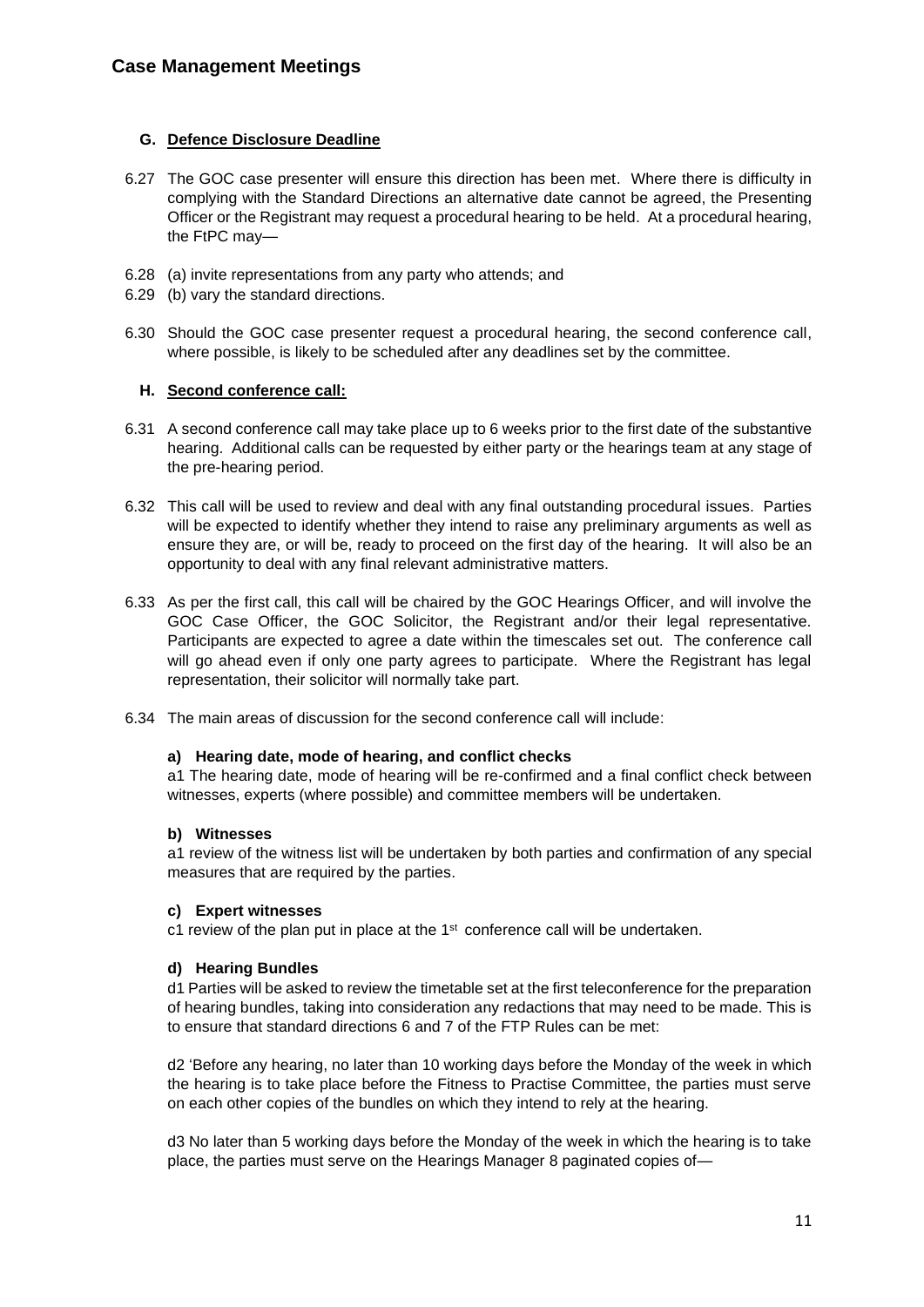d4 (a) where the bundle for the hearing has been agreed between the parties, the agreed bundle; or

d5 (b) where the bundle for the hearing has not been agreed—

d6 (i) a statement by each party setting out why the bundle for the hearing has not been agreed,

d7 (ii) a statement from the party seeking to rely on any disputed material why that party seeks to include it in the bundle, and

d8 (iii) the bundles on which each party intends to rely at the hearing.'

d9 Where parties have not provided agreed bundles, or a statement setting out why the bundles have not been agreed, in line with the above directions, the Fitness to Practise Committee will be informed that this Rule has not been complied with.

#### **e) Reasonable adjustments**

e.1 This will be another opportunity for either party to request any adjustments that are required for those attending the hearing (in any capacity)

#### **f) Review time estimate**

f.1 Parties will be asked to undertake a final review of the time estimate. Where appropriate, and based on their knowledge after effective case management, the estimated length of the hearing will be reviewed. Where the length of the hearing is thought to be significantly under or over-estimated, parties will need to agree a more accurate estimate to reduce the risk of the hearing either finishing early or going part heard due to lack of time.

- 6.35 The GOC Hearings Officer will prepare a record of the conference call, and circulate it to all parties, whether or not they participated, within three working days. This record will be limited to the conference call record with a note of potential issues raised by either party. As with the first conference call, it is not intended to be a verbatim record of the discussion, but parties can request amendments to the record if they do not think it reflects the discussion accurately. The record will be limited to the format of the proforma, with a note of potential issues raised by either party.
- 6.36 There may be occasions when the notes of the case management meeting will be provided to the FtPC, when there are unresolved issues to be addressed. The notes will be redacted so that only the relevant sections are available, and where possible with agreement from both parties.

## **7. Conference calls**

- 7.1 Unrepresented registrants, either party, or the hearings team may request a conference call at any time throughout the preparation period or where there is difficulty in complying with the agreement from any of the conference calls. This call will be listed as soon as convenient for all.
- 7.2 The first call will be listed at three months from the date of the disclosure to the Registrant. The date of which will be provided by the Hearings team following the disclosure letter. It is anticipated this call will last approximately 30 minutes.
- 7.3 The second call will typically take place up to six weeks prior to the first date of the substantive hearing. If required, the date will have been agreed by the parties at the first conference call. It is anticipated any second or subsequent calls will last up to 30 minutes.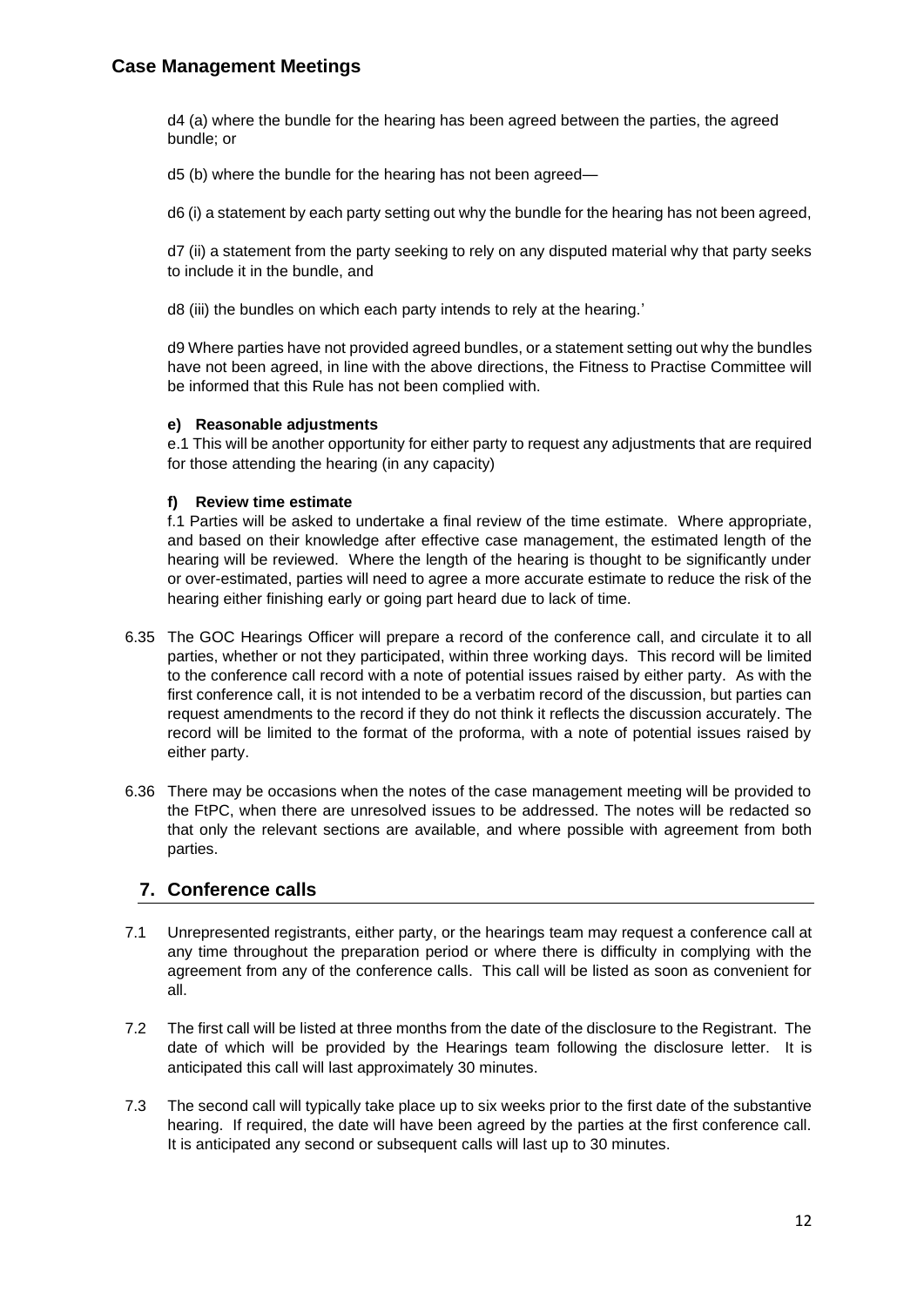- 7.4 If the date/time of any calls is not convenient to either party, it can be rescheduled by contacting the Hearings Officer, who will make arrangements to move the call to the next convenient date for all.
- 7.5 Additional calls can be requested by either party or unrepresented registrants at any stage of the process by contacting the Hearings Officer.
- 7.6 The Hearings Officer will provide all parties with the conference call dial in details ahead of the call.

## **8. Information for Unrepresented Registrants**

#### **Participating in case management**

- 8.1 This section has been written with unrepresented registrants in mind. It is important that all parties have an equal footing in the fair and expeditious disposal of the case, and this extends to Registrants who are unrepresented. Registrants are encouraged to participate in the case management procedure, but the procedure will not be unduly delayed where a Registrant who has been given a fair and proper opportunity to engage and does not do so, either at all or in a timely manner.
- 8.2 It is recognised that fitness to practise hearings will be daunting to an unrepresented Registrant and the Hearings Officer will make every effort to ensure that they are sent all the relevant documentation and any explanatory information in a timely manner.
- 8.3 Registrants are encouraged to contact the Hearings Officer with questions about the procedure (though the Hearing Officer is neutral and cannot discuss the merits of the case itself). If a Registrant needs additional conference calls to properly prepare themselves for the case, this can be facilitated.
- 8.4 We encourage all registrants under investigation to seek independent legal advice. Annex B provides a list of non GOC contacts and sources of help and assistance.

#### **Attending the hearing**

- 8.5 Registrants should be aware that if they decide not to attend the hearing (either in person, by telephone or by video-link), the Committee may proceed and make a decision in their absence.
- 8.6 As a registrant, you should be aware that if you do not attend the hearing then you will not have an opportunity to cross-examine the witnesses on any points in their statements that you do not agree with, or be able to adduce from them any other matters that you may consider are relevant that they have not already said. You will also not have the opportunity to give your own evidence in relation to the allegations.

#### **Order of proceedings at a hearing**

8.7 The purpose of a substantive hearing is for the FtPC to consider and make a decision on the allegation that your fitness to practise is impaired.

#### **Applications**

- 8.8 The Chair will ask the Presenting Officer, and you, if you wish to make an application before the Committee starts considering the allegations. Examples of preliminary applications can include requests for the hearing to be adjourned, the allegation to be amended, or for all or part of the hearing to be held in private.
- 8.9 If an application is made, the other party will be invited to respond, and the Committee may have questions. The Committee will seek advice from the Legal Adviser and may ask the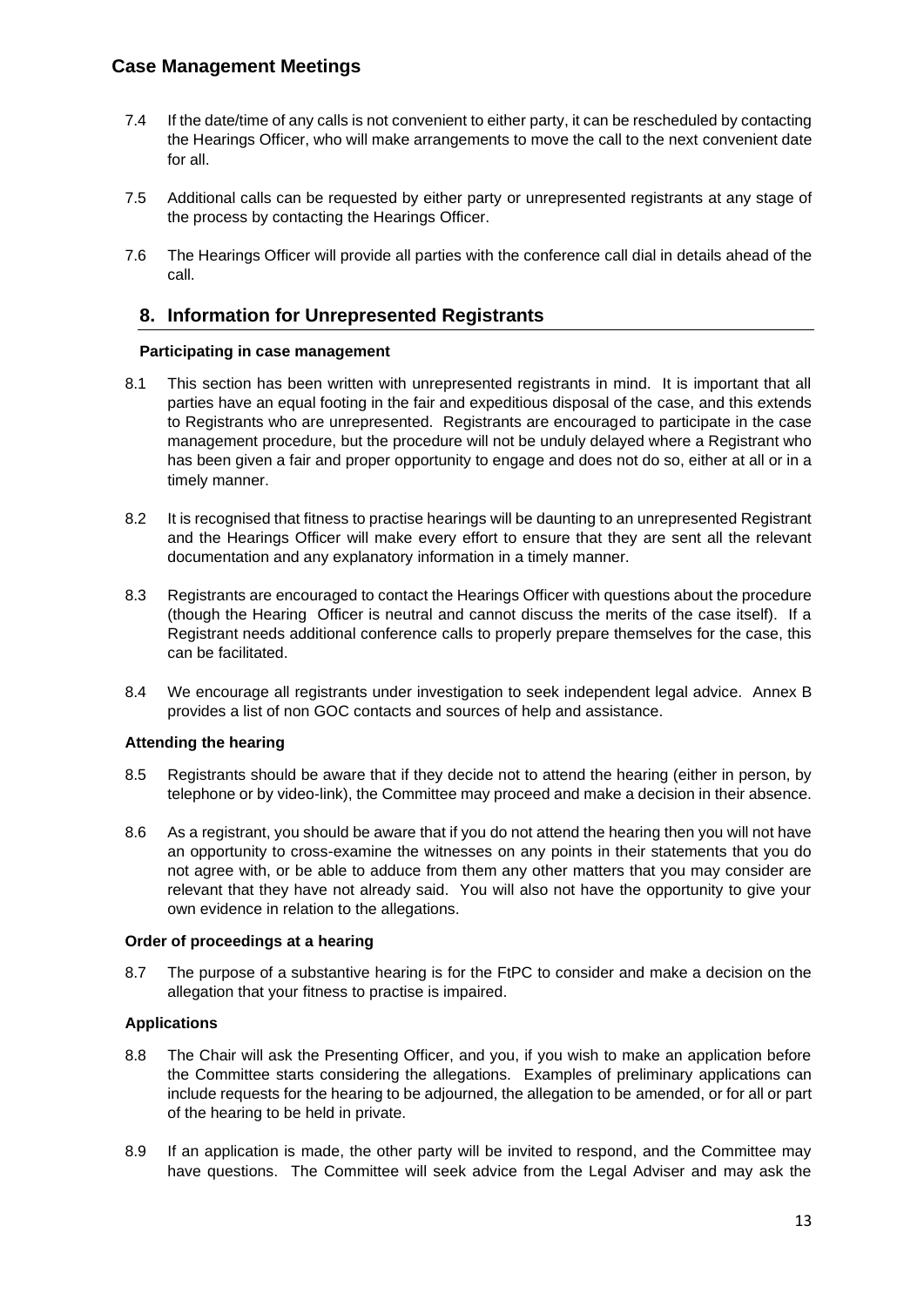parties to withdraw while it considers the application. The parties will be called back into the hearing room before the Committee announces its decision.

#### **Allegations and Admissions**

- 8.10 The Chair will open the case by asking the Hearings Officer to read out the particulars of allegation.
- 8.11 The Chair will then ask whether you admit any of the particulars. If any allegations are admitted, the Committee will go on to consider those allegations that have not been admitted.
- 8.12 It will be for the GOC to prove the facts that have been alleged, on the balance of probabilities.

#### **The Facts Stage**

- 8.13 First, the Presenting Officer will make an opening statement summarising the case. The Committee will then hear the GOC's evidence, including any witnesses.
- 8.14 Next, you will be invited to make an opening statement and call your evidence, including any witnesses.
- 8.15 The GOC may be allowed to call further evidence (rebuttal evidence) to answer any new matters raised by your evidence.
- 8.16 Where a witness is called, the Chair will invite questions from:
	- 8.16.1 The party who called the witness (this is called examination-in-chief);
	- 8.16.2 The other party (this is called cross-examination);
	- 8.16.3 The party who called the witness, for any questions arising out of cross-examination (this is called re-examination); and
	- 8.16.4 The Committee.
- 8.17 The parties will then be able to ask any further questions arising from the Committee's questions.
- 8.18 The Legal Adviser will advise the Committee on the legal issues to be considered and the options that are available.
- 8.19 The Hearings Officer will ask all parties to leave the room while the Committee deliberates in private.
- 8.20 When the Committee has reached its decision on the facts, all parties will be called back to the hearing room and the Chair will read out the Committee's findings.
- 8.21 If the Committee finds that none of the allegations have been proved the proceedings will stop immediately.
- 8.22 If some or all the allegations are found to be proved, the Committee will move to the next stage and consider whether your fitness to practise, undertake training or carry on business is impaired.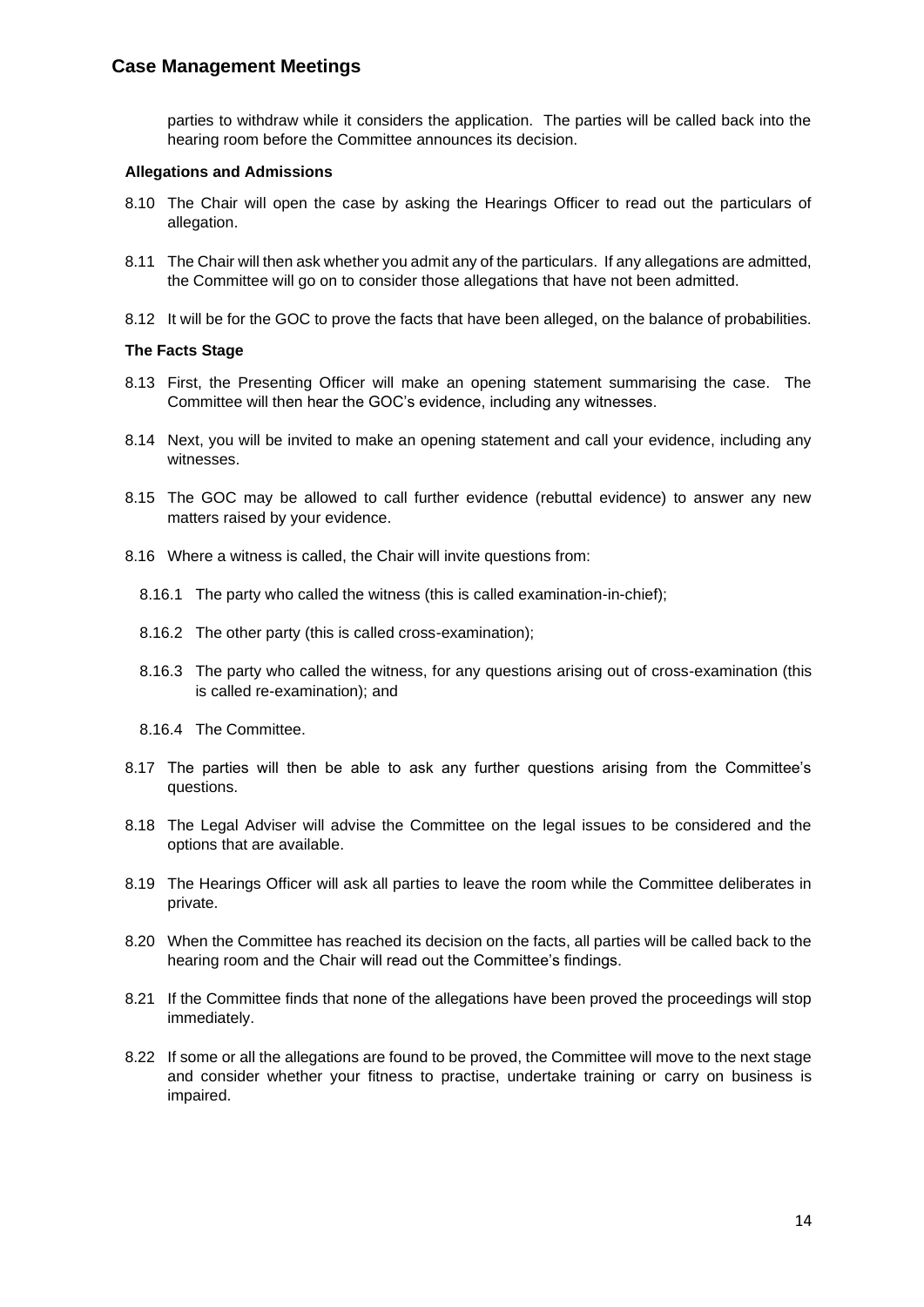#### **The Impairment Stage**

- 8.23 The Committee will consider whether there are any grounds that your fitness to practise, undertake training or carry on business is impaired. The main grounds are misconduct, deficient professional performance, criminal conviction / caution or adverse health.
- *8.24 Section 13D of the Opticians Act 1989 sets out the statutory grounds on which a Committee can find impairment.*
- 8.25 The Chair will invite the GOC, and then you, to call any evidence on the grounds for impairment. If witnesses are called, they will be questioned in the same order as at the Facts Stage. The GOC, and then you, will be able to address the Committee on whether any of the grounds have been proved.
- 8.26 As with the Facts Stage, the Legal Adviser will advise the Committee on the legal issues.
- 8.27 The Hearings Officer will ask all parties to leave the room while the Committee deliberates in private.
- 8.28 When the Committee has reached its decision on the grounds for impairment, all parties will be called back to the hearing room and the Chair will read out the Committee's findings.
- 8.29 If the Committee has found that there are grounds for impairment, the Chair will invite the GOC, and then you, to call any evidence and address the Committee on whether your fitness to practise, undertake training or carry on business is currently impaired.
- 8.30 As before, the Legal Adviser will advise the Committee and all parties will leave the room while the Committee deliberates. The parties will be called back before the Chair reads out the Committee's findings on whether your fitness to practise is currently impaired.
- 8.31 If the Committee does not find current impairment, it can take no action or it can issue a warning. If a warning is issued, it will be recorded against your registration for a fixed period. The proceedings will stop at that point.
- 8.32 If the Committee does find current impairment, the Committee will move to the next stage and consider whether to impose a sanction.

#### **The Sanction Stage**

- 8.33 The Chair will invite the GOC, and then you, to call any evidence and address the Committee on what, if any, sanction should be imposed.
- 8.34 As before, the Legal Adviser will advise the Committee and all parties will leave the room while the Committee deliberates. The parties will be called back before the Chair reads out the Committee's decision on what, if any, sanction should be imposed. Clear reasons are always given.
- 8.35 The main sanctions available to the Fitness to Practise Committee are set out below:
- *8.36 Sections 13F to 13I of the Opticians Act 1989 set out the orders that the Committee can make.*
	- 8.36.1 Erasure (removal) of your name from the Register unless the hearing concerns your adverse health;
	- 8.36.2 Suspension of your name from the Register (i.e. your registration will not have effect);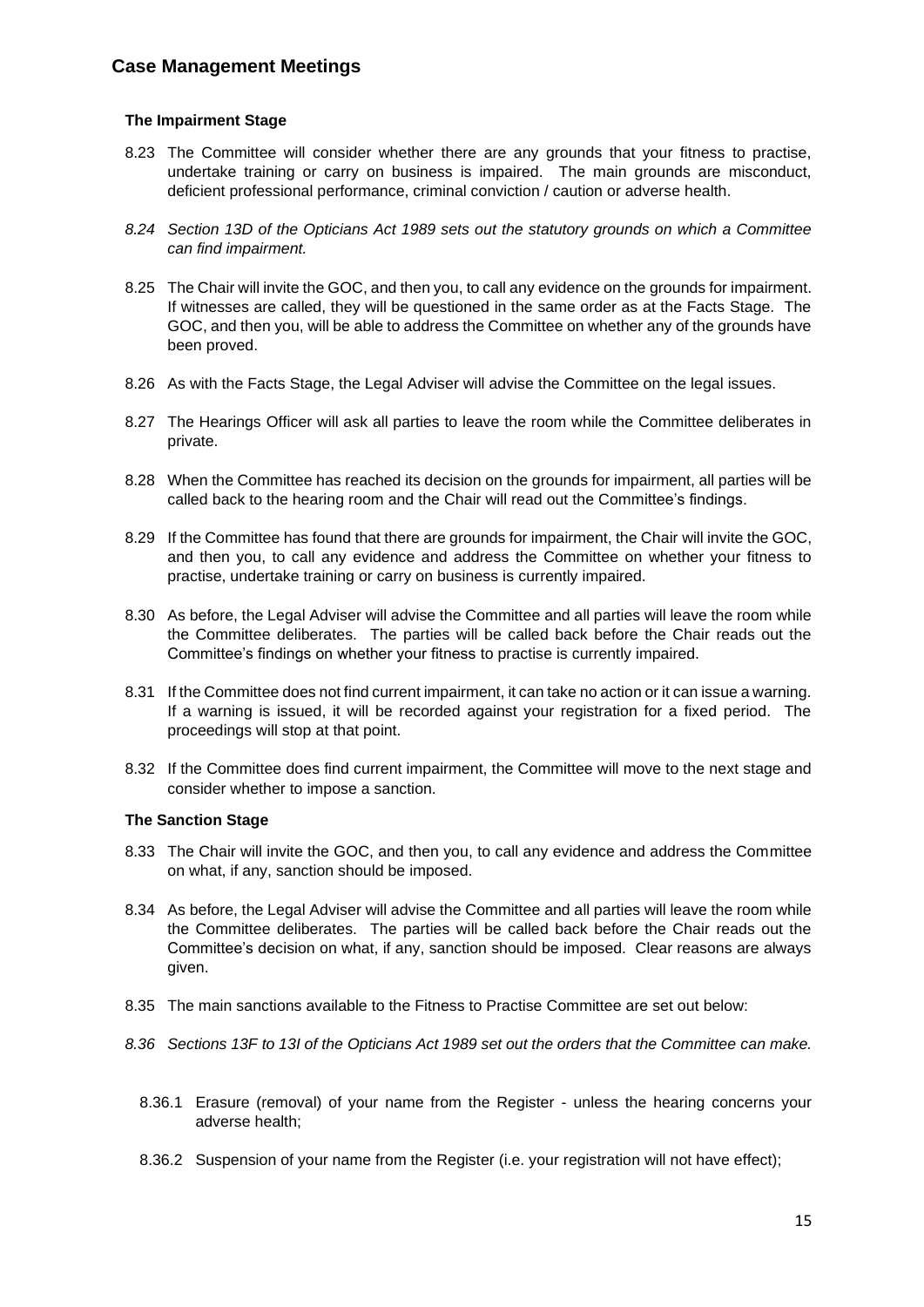- 8.36.3 Conditions on your registration (i.e. you must comply with specific conditions in order to remain on the Register) for up to three years;
- 8.36.4 Removal, temporary removal or conditions on your entry in a Specialist Register; and
- 8.36.5 Financial penalty (fine) up to £50,000 unless the hearing concerns your adverse health. The Committee also has jurisdiction to deal with costs.
- 8.37 All sanctions listed above are appealable through the Courts.

#### **Immediate Orders**

- 8.38 Where the Committee has ordered Erasure, Suspension or Conditions, the Chair will invite the GOC, and then you, to address it on whether there should be an Immediate Order, i.e. whether the order should take effect immediately.
- 8.39 As before, the Legal Adviser will advise the Committee, and all parties will leave the room while the Committee deliberates. The parties will be called back before the Chair reads out the Committee's decision on whether there should be an Immediate Order.

## **9. Procedural Hearings**

- 9.1 At any stage of the preparation period, either party can request a procedural hearing before the FTPC. If there are any areas of dispute at the conference call(s) the Hearings team can request a procedural hearing.
- 9.2 These case management meetings are an important part of the case management process. They aim to minimise delays that can arise during the pre-hearing preparation period, which have led to hearing dates being vacated, and at the hearing stage, where valuable time is often spent dealing with preliminary matters which can ordinarily be resolved before the hearing. It is therefore hoped that formal procedural hearings will only rarely be required.

#### 9.3 **What happens if one party is unable to comply with the agreement?**

- a. It will be open to the parties to either seek a conference call or to request a procedural hearing if the above directions cannot be adhered too.
- b. The GOC, the Registrant, or the Hearings team can request a procedural hearing before the FTPC.

## **10. Application to Adjourn**

10.1 If any party is dissatisfied with the hearing date fixed by the Hearings Manager, they are directed to the process set out in Rule 35, unless their request is for an earlier hearing date. If the request is for an earlier hearing date, please see below.

## **11. Application to Expedite**

11.1 If any party wishes to apply to expedite a hearing date, they are directed to the Procedural Hearings process set out in Rule 30. However, where both parties agree to an expedited hearing date, they may apply to the Hearings Manager for the early listing of the case.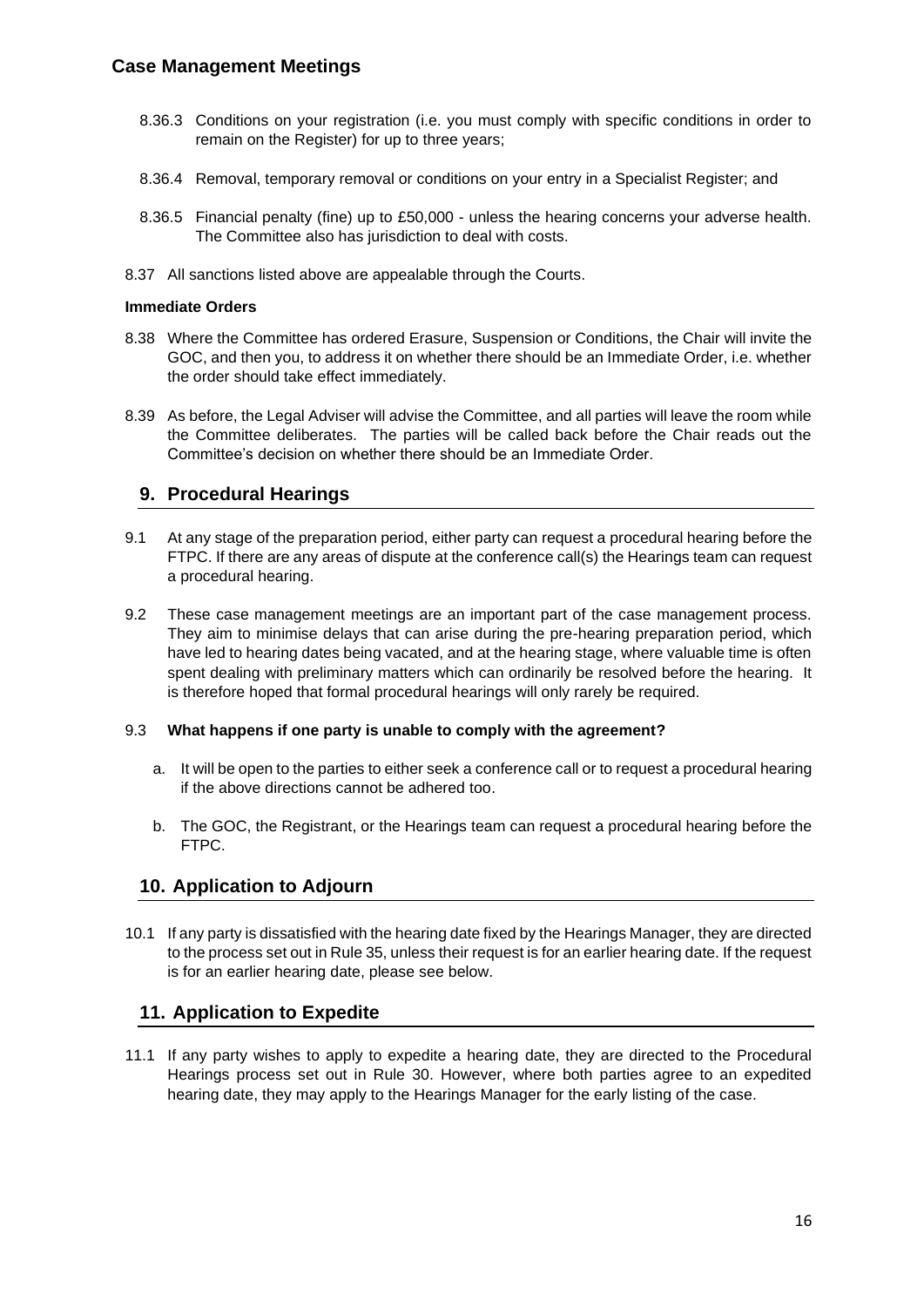# **12.Costs**

12.1 The Fitness to Practise Committee may, as it thinks fit, summarily assess the costs of any party to a substantive hearing or to any review hearing other than a hearing to review an interim order and may order any party to pay all or part of the costs or expenses of any other party relating to that hearing. Parties are directed to Rules 52 and 53 for further information.

# **13.Compliance**

- 13.1 If you are concerned that the policy is not being adhered to, please contact the Hearings Officer who is managing your case in the first instance stating that you have a concern about how the policy is being applied. If this does not resolve the concern, you can speak to a member of the management team.
- 13.2 Your concern will be addressed via our corporate complaints policy which can be found here: [https://www.optical.org/en/Investigating\\_complaints/index.cfm](https://www.optical.org/en/Investigating_complaints/index.cfm)
- 13.3 The management of the case will be reviewed in light of the concerns you have raised. If it is found that the policy is not being adhered to, action will be taken to ensure that the policy is followed.

## **14. Annexes**

**Annex A** – Completing the hearing questionnaire

**Annex B** – Useful contacts

**Annex C** – Useful links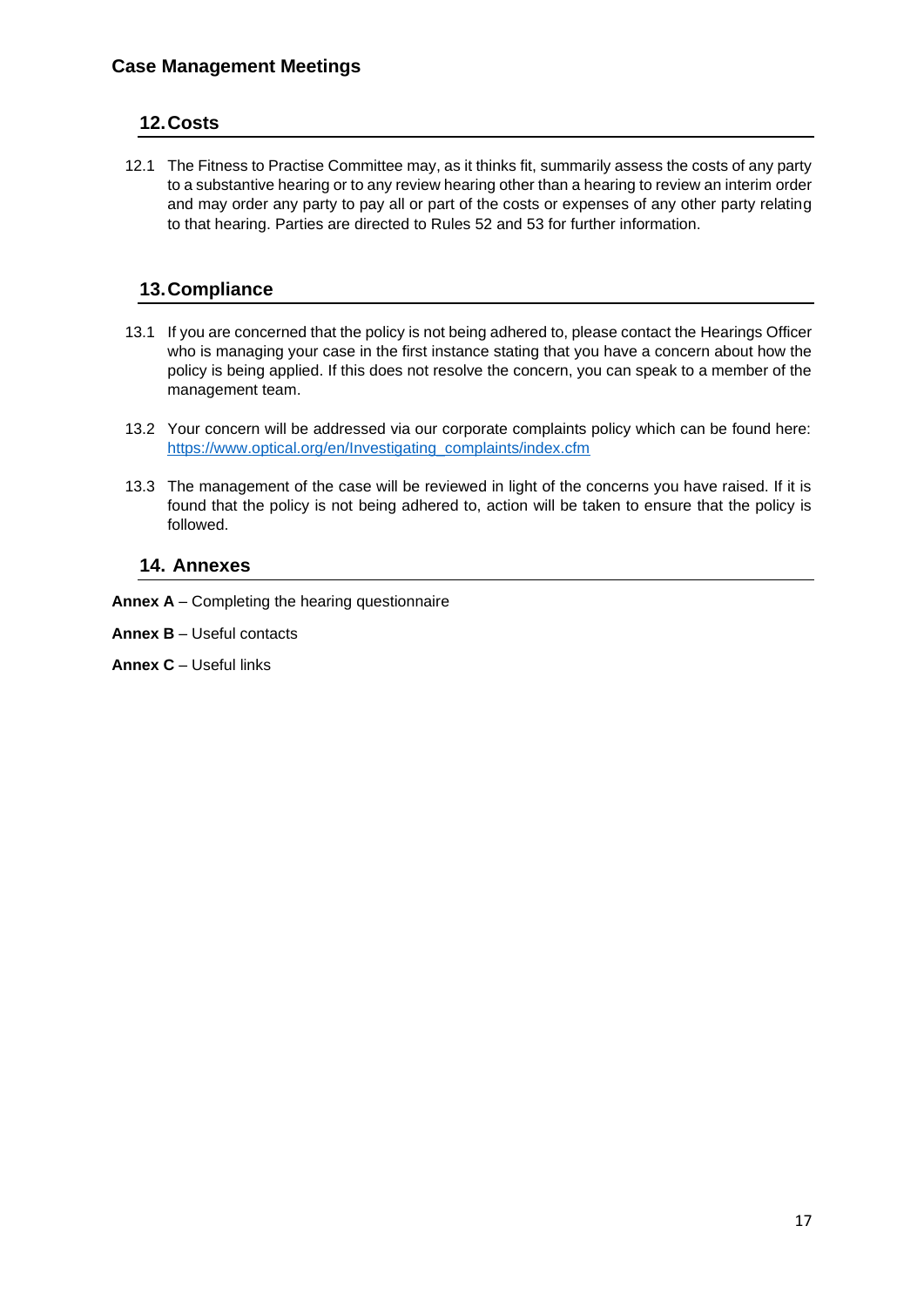# **14.1 Annex A**

#### **Completing the Hearing Questionnaire**

- 1.1 Completion of this questionnaire will assist the Hearings team to determine when a substantive hearing of the allegation should take place, how long it will need to last and what steps must be taken before it can be held.
- 1.2 The guidance below will assist parties in completing the hearing questionnaire.

| <b>Hearing Questionnaire - Section</b>                                            | <b>Notes</b>                                                                                                                                                                                                                                                                                                                                                                                                                                                                                                                                                                                                 |
|-----------------------------------------------------------------------------------|--------------------------------------------------------------------------------------------------------------------------------------------------------------------------------------------------------------------------------------------------------------------------------------------------------------------------------------------------------------------------------------------------------------------------------------------------------------------------------------------------------------------------------------------------------------------------------------------------------------|
| 1.<br>Representative's details                                                    | To be completed by the parties with the relevant<br>details.                                                                                                                                                                                                                                                                                                                                                                                                                                                                                                                                                 |
| 2.<br>Admissions<br>relation<br>the<br>in.<br>to<br>particulars of the allegation | To be completed by the registrant<br>You should read these allegations carefully. If you<br>are represented, you should speak to your<br>representative before telling us whether you admit<br>any allegations. If you are not represented, then you<br>may wish to seek legal advice before completing this<br>form.                                                                                                                                                                                                                                                                                        |
| <b>Expediated Hearing</b><br>3.                                                   | To be completed by the registrant<br>You have four months from the date of GOC<br>disclosure to prepare your case. However, if you<br>wish to apply for an early listing of the case, you are<br>directed to the procedural hearing process set out in<br>Rule 30. If both parties agree to an expediated<br>hearing date, they may apply to the Hearings<br>Manager for the early listing of the case.                                                                                                                                                                                                      |
| 4. Agreed Panel Disposal                                                          | <b>Agreed Panel Disposal</b> is a hearing management<br>tool that is used by the General Optical Council to<br>identify and process hearings which may be suitable<br>for concluding without a contested hearing.<br>Both parties (the GOC and Registrant) will agree<br>facts, impairment and sanction and will present this<br>to the FTPC by way of a written report. The Agreed<br>Panel Disposal Policy can be found on the GOC<br>website here.                                                                                                                                                        |
| Documents in possession of the<br>5.<br><b>Presenting Officer</b>                 | To be completed by the presenting officer<br>The GOC presenting officer will identify and list any<br>documents that they wish to rely on at the hearing.<br>This will be marked as the used bundle.<br>They will also list any documents that are in their<br>possession and that they do not wish to place before<br>the FtPC. This will be marked as the unused<br>bundle. These would have been provided for the<br>Registrants records.<br><b>Registrants response</b><br>It is open to you to request that these documents be<br>provided to the Committee if you think they will<br>assist your case. |
| 6.<br>Access to original documents                                                | To be completed by the registrant<br>Please identify any documents that are listed in the<br>possession of the GOC presenting officer and you<br>wish to inspect the original of?                                                                                                                                                                                                                                                                                                                                                                                                                            |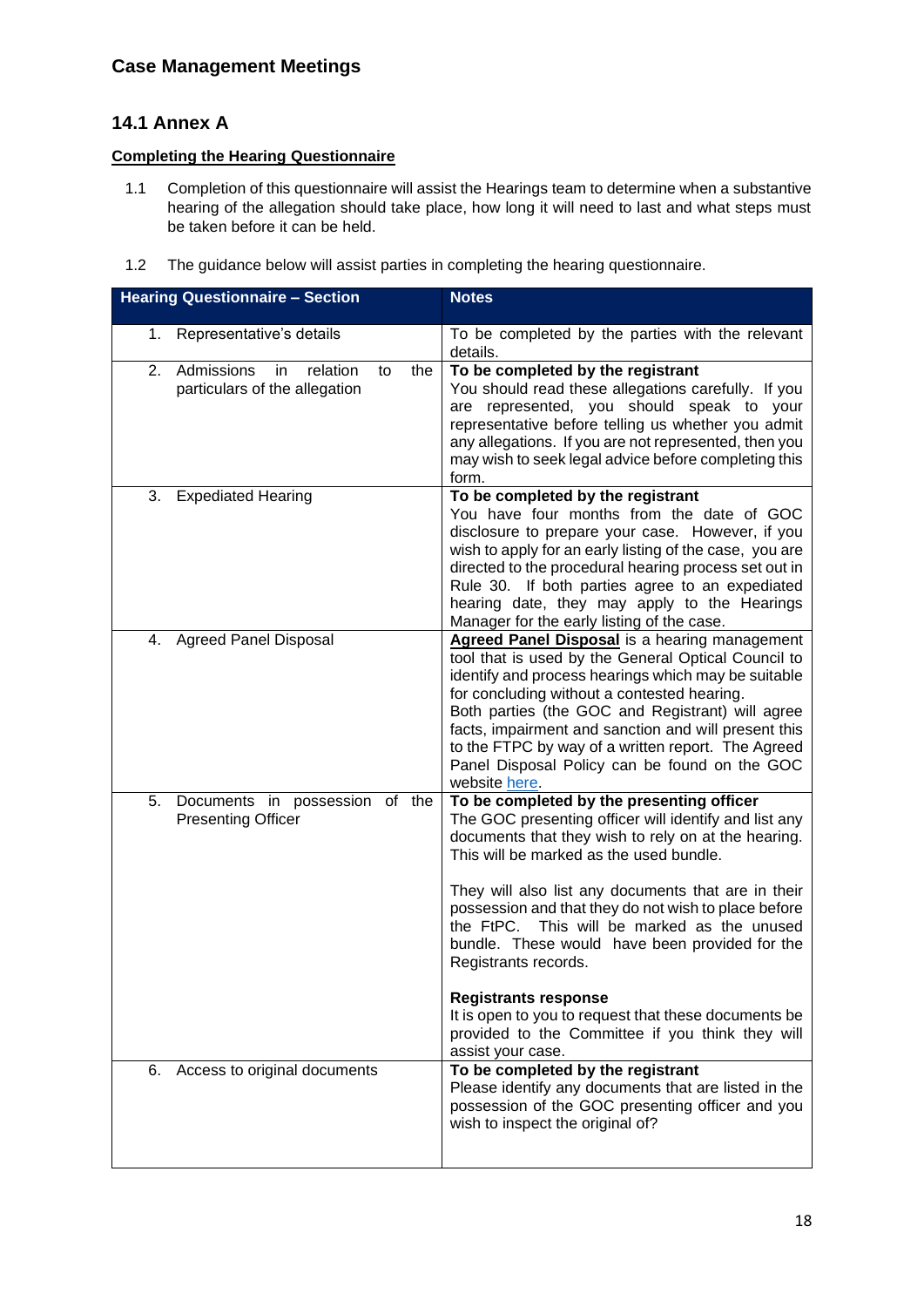| 7.<br>Documents in possession of the<br>Registrant        | To be completed by the registrant<br>Please identify any documents that you wish to<br>disclose at this stage which are in your possession<br>and may be relevant to the allegation.                                                                                                                                                              |
|-----------------------------------------------------------|---------------------------------------------------------------------------------------------------------------------------------------------------------------------------------------------------------------------------------------------------------------------------------------------------------------------------------------------------|
| Witnesses<br>than<br>8.<br>(other<br>expert<br>witnesses) | To be completed by both parties with details of their<br>non-expert witnesses, if known.                                                                                                                                                                                                                                                          |
| <b>Expert Witnesses</b><br>9.                             | To be completed by both parties with details of their<br>expert witnesses, if known.<br>This should include the name and profession of<br>such a witness (e.g. optometrist, dispensing<br>optician, ophthalmologist)                                                                                                                              |
| 10. Preliminary issues                                    | If you know of any preliminary issues upon which<br>you may wish to make submissions, please state the<br>nature of the issues concerned.                                                                                                                                                                                                         |
|                                                           | This will enable the GOC Hearings team to<br>determine whether or not to direct a separate<br>hearing on the issue.                                                                                                                                                                                                                               |
|                                                           | (The Committee will make such directions as are<br>appropriate including the possible exchange of<br>skeleton arguments).                                                                                                                                                                                                                         |
| 11. Health Concerns                                       | To be completed by the registrant<br>This information assists the Council in determining<br>whether or not the presence of a Clinical Adviser will<br>be necessary at the hearing.                                                                                                                                                                |
| 12. Reasonable Adjustments                                | Parties should raise any reasonable adjustments<br>that are required by either party for those attending<br>the hearing (in any capacity).                                                                                                                                                                                                        |
| 13. Substantive hearing dates and length<br>of hearing    | To be completed by the parties with any dates to<br>avoid, of their expert and non-expert witnesses.<br>This should cover nine months from the date of<br>GOC disclosure.                                                                                                                                                                         |
|                                                           | A box is provided for the dates to avoid for the<br>registrant.                                                                                                                                                                                                                                                                                   |
|                                                           | Reasons for unavailability must be provided so the<br>Hearings Officer can give proper consideration as to<br>whether it would be reasonable to list a hearing date<br>that accommodates that person.                                                                                                                                             |
|                                                           | Parties should enter a hearing length estimate of<br>how many days they think the hearing will take,<br>along with reasons for their estimate.                                                                                                                                                                                                    |
|                                                           | Unrepresented registrants are not required to fill this<br>out.                                                                                                                                                                                                                                                                                   |
|                                                           | Parties should take account of all stages of the<br>hearing including:<br>Any preliminary arguments<br>$\bullet$<br>Presentation of GOC's case and the<br>$\bullet$<br>registrant's case<br>Submissions impairment and sanction<br>$\bullet$<br>Committee time for in-camera deliberations<br>and drafting of decisions at the various<br>stages. |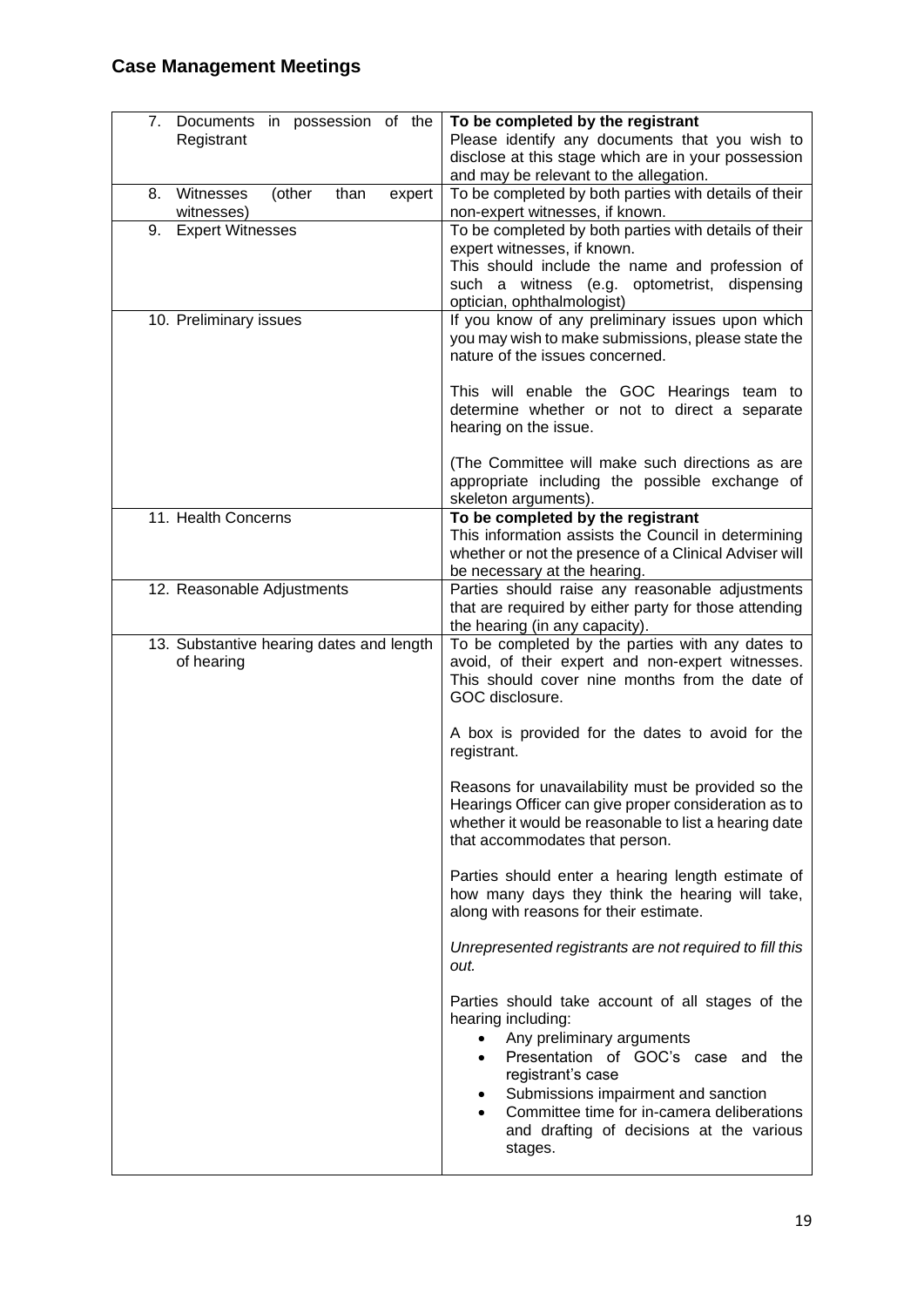|                                                   | Parties are encouraged not to be overly cautious<br>with estimates and assist Hearings to minimise lost<br>and wasted hearing days by making realistic time<br>estimates at the outset and advising the Hearings<br>Officer of any adjustments to these estimates at the<br>earliest opportunity. |
|---------------------------------------------------|---------------------------------------------------------------------------------------------------------------------------------------------------------------------------------------------------------------------------------------------------------------------------------------------------|
| 14. Other directions                              | To be completed by the parties, identifying whether<br>there are any other matters or directions that they<br>wish to be considered (e.g. (Rule 40) - Admissibility<br>of evidence, (Rule 41) - vulnerable witness<br>(provision<br>audio-visual<br>arrangements<br>of<br>equipment.)             |
| 15. Participating at the first conference<br>call | The first call will be scheduled around three months<br>from the date of GOC disclosure. Please provide<br>any dates to avoid for this call.                                                                                                                                                      |
| 16. Declaration                                   | To be completed by the parties, confirming that they<br>understand that the information provided in the<br>hearing questionnaire, including any admissions,<br>maybe taken into account by the Fitness to Practise<br>Committee making the final determination of the<br>allegation.              |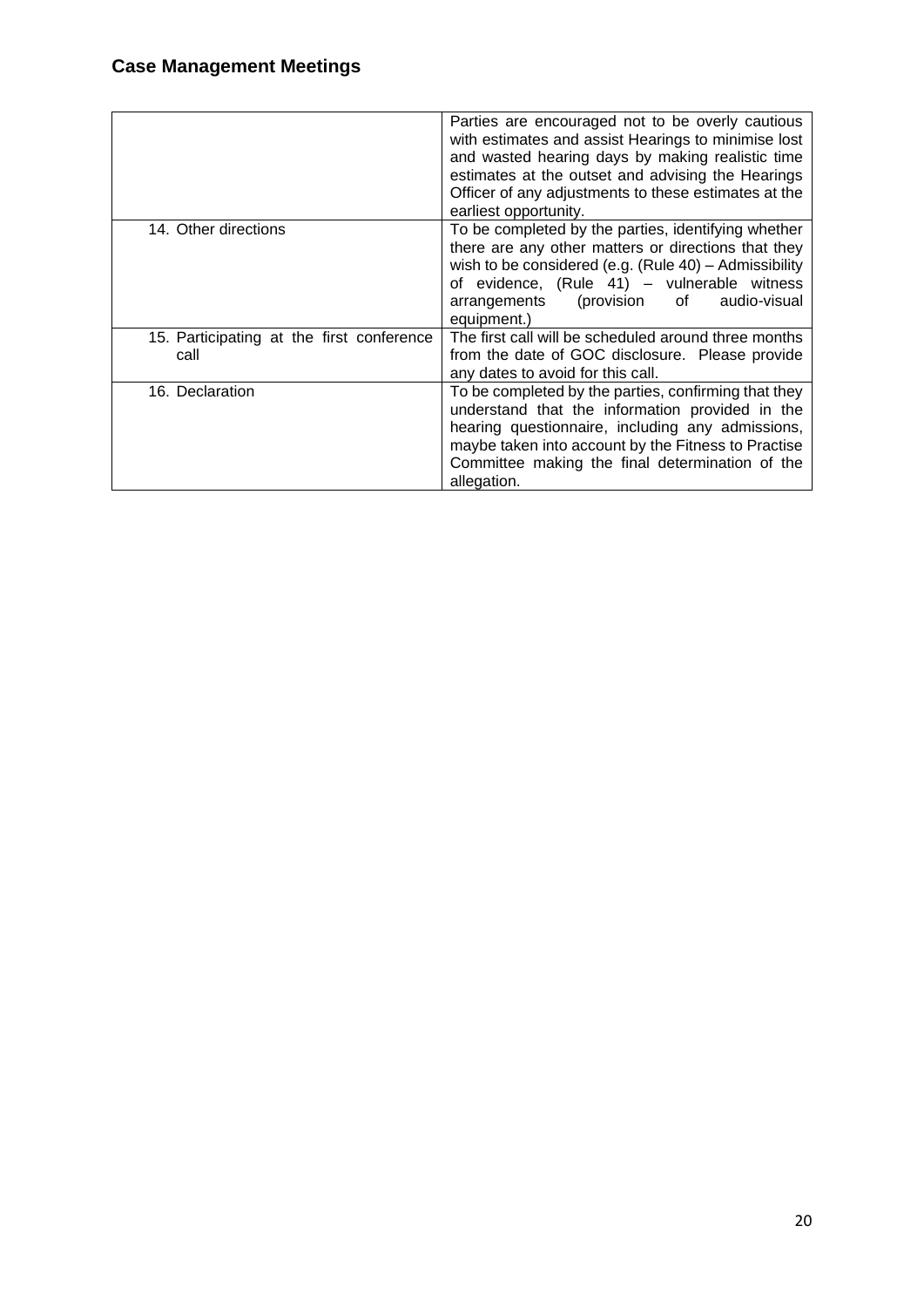# **14.2 Annex B**

## **Non GOC contacts and sources of help/assistance**

#### **Solicitors**

To find a solicitor, you can search the law society's website: [www.lawsociety.org.uk](http://www.lawsociety.org.uk/) Telephone: 020 7320 5650 (lines open Monday to Friday, 9am – 5:30pm)

#### **Barristers**

The Bar Pro Bono Unit assists with advice and representation in cases involving a range of legal issues.

You can find more about the Bar Pro Bono unit via their website [www.barprobono.org.uk](http://www.barprobono.org.uk/) Telephone: 020 7092 3960 (lines open Monday, Wednesday and Friday between 10:30am and 2:00pm)

#### **Free Representation Unit**

The Free Representation Unit provides free legal advice on employment and social security hearings for people who are not eligible for legal aid and cannot afford a lawyer. They have offices in London and Nottingham.

[www.thefru.org.uk](http://www.thefru.org.uk/)

London Office: 020 7611 9555 Nottingham Office: 01158 484 262

#### **Law Centres Federation**

Services for people who cannot afford a lawyer Telephone: 020 7749 9120 [www.lawcentres.org.uk](http://www.lawcentres.org.uk/)

#### **Citizens Advice**

Citizens Advice helps people with their legal, money and other problems by providing free, independent and confidential advice. To find your nearest Citizens Advice Bureau go to [www.citizensadvice.org.uk](http://www.citizensadvice.org.uk/) You may also find details in your local phone directory

#### **Mind**

Providing advice on advocacy for people with mental health issues 15-19 Broadway, Stratford, London, E15 4BQ Telephone: 020 8519 2122 Email: [supporterservices@mind.org.uk](mailto:supporterservices@mind.org.uk)